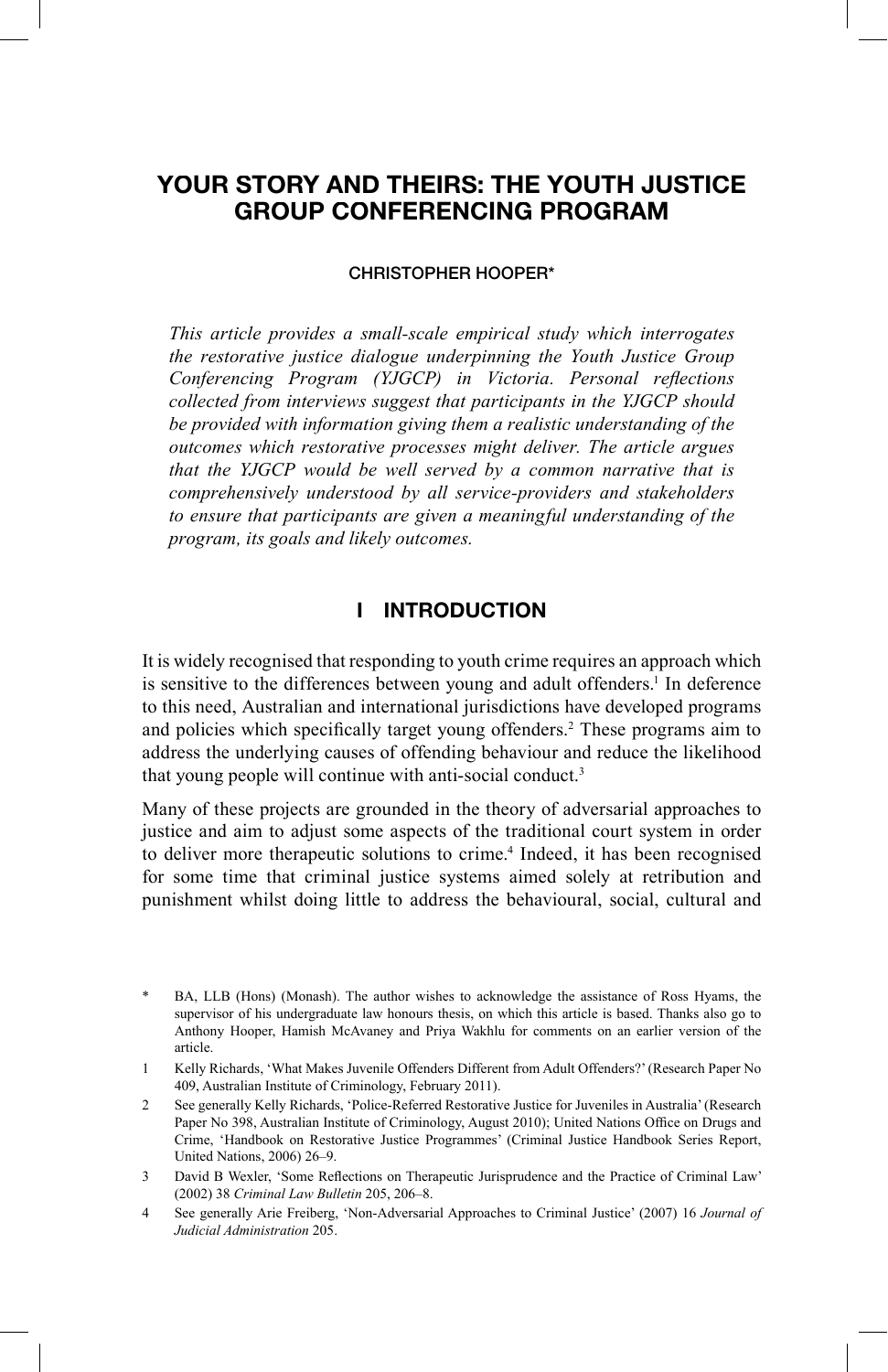economic causes of crime are ill-suited to addressing offending behaviour in any real sense.<sup>5</sup>

One example of a program based on these principles is the Victorian Youth Justice Group Conferencing Program (YJGCP), a referral-based program operating out of the Children's Court.<sup>6</sup> The conference element of the program aims to bring together the people who have been affected by a crime in order to discuss the impacts it has had on them and how the situation might best be remedied. 7

This paper presents empirical research based on personal reflections gathered from nine participants who are involved in the implementation, development or evaluation of the YJGCP. The data collected is used to critically examine the YJGCP insofar as it represents an example of a less adversarial approach to crime and restorative justice in action. It will ask how the program is understood by service-providers and stakeholders, as well as considering how their understanding influences the way in which it is communicated and explained to participants.

To date, the YJGCP has been the subject of six independent reviews since its inception, all of which have demonstrated the efficacy of the program in meeting many of its key performance indicators. 8 However, few of these studies have questioned how the mechanics of the program are understood by serviceproviders and considered the interaction between this understanding and the overall impression of the program imparted to participants prior to the conference.

In light of this, this article presents new research and suggests that, on the basis of a small number of interviews, there is a need to systematise a common understanding of the YJGCP and its capacity to meet the multifaceted needs of participants arising out of the instant offence. This would allow participants to go into the conference with a clear understanding of its operation, the outcomes which can be expected and whether their individual needs will be met. It is argued that this would offer the distinct advantage of improving both the overall

- 5 See generally David B Wexler, 'An Orientation to Therapeutic Jurisprudence' (1994) 20 *New England*  Journal on Criminal & Civil Confinement 259; Chris Trotter and Phillipa Evans, 'An Analysis of Supervision Skills in Youth Probation' (2012) 45 *Australian & New Zealand Journal of Criminology* 255.
- 6 Department of Human Services (Vic), *Youth Justice Group Conferencing: General Group Conference* Fact Sheet (2011) <http://www.dhs.vic.gov.au/\_data/assets/pdf\_file/0005/660272/General-groupconference-factsheet.pdf>. Similar programs exist at different stages of the youth justice systems in all Australian states and territories: Department of Human Services (Vic), 'Review of the Youth Justice Group Conferencing Program' (Final Report, Victorian Government, September 2010) 12–13. See also Kathleen Daly and Hennessey Hayes, 'Restorative Justice and Conferencing' in Adam Graycar and Peter Grabosky (eds), *The Cambridge Handbook of Australian Criminology* (Cambridge University Press, 2002) 294, 297–300.
- 7 See *Children, Youth and Families Act 2005* (Vic) ss 415(6)–(7); David B Moore, *Conferencing Convenors' Manual* (2003).
- 8 See generally Anne Markiewicz et al, *Juvenile Justice Group Conferencing in Victoria: An Evaluation of a Pilot Program* (University of Melbourne, 1997) ('*Phase 1 Report*'); Anne Markiewicz et al, *Juvenile Justice Group Conferencing in Victoria: An Evaluation of a Pilot Program Phase 2* (University of Melbourne, 1997); *Juvenile Justice Group Conferencing Project Evaluation* (Success Works Pty Ltd, 1999); Clare Keating and Debra Barrow, *Report on the Juvenile Justice Group Conferencing Program* (Effective Change Pty Ltd, 2006); Law Reform Committee, Parliament of Victoria, *Inquiry into Alternative Dispute Resolution and Restorative Justice* (2009); Department of Human Services (Vic), 'Review of the Youth Justice Group Conferencing Program', above n 6.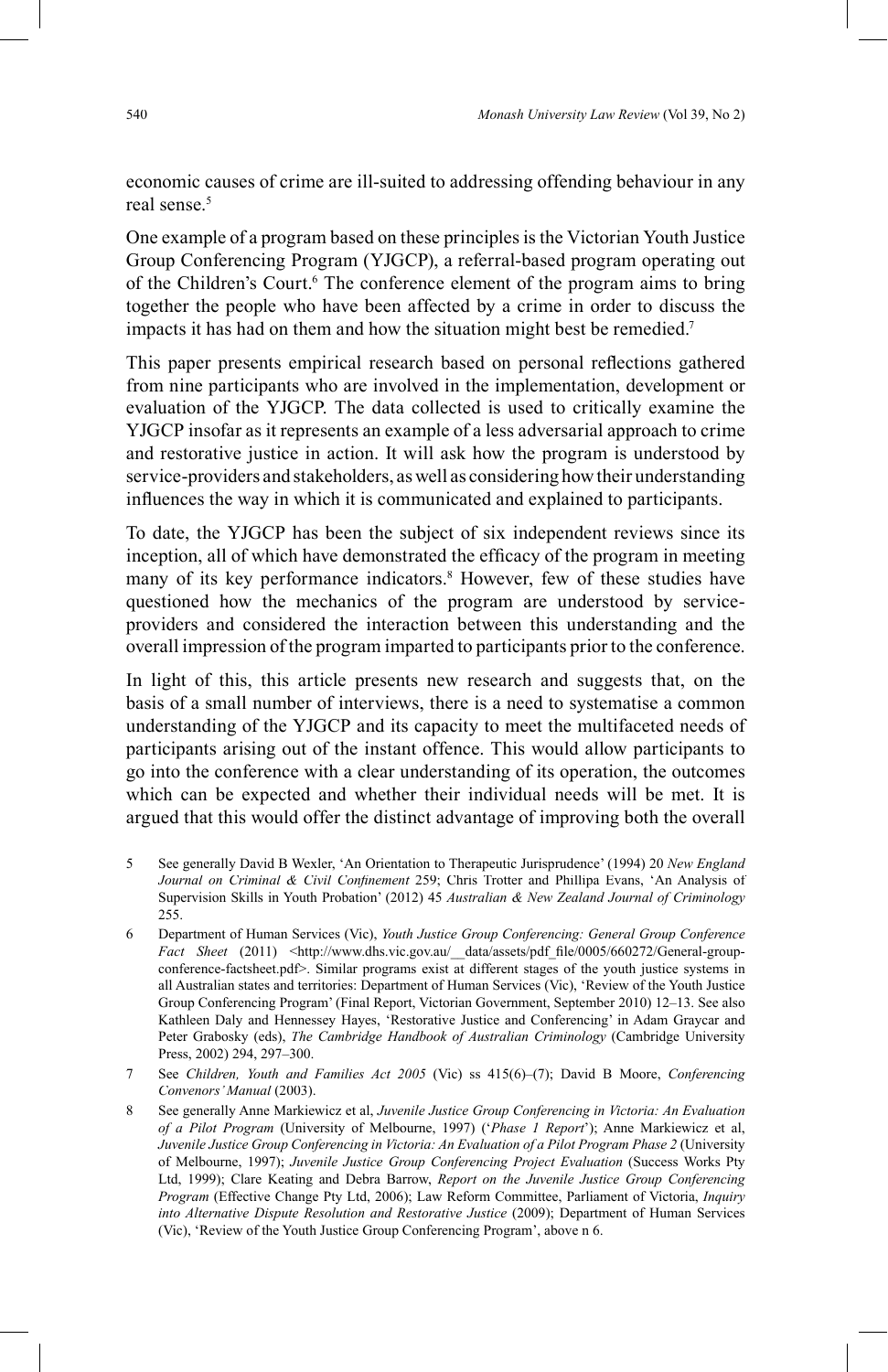operation of the YJGCP and participation rates by people who have been affected by the crime in question.

What follows is a brief outline of the YJGCP and its history to aid in conceptualising the program. This framework is then used as the basis for a discussion of how the program is currently explained to participants and what might amount to best practice in this respect. It is submitted that the YJGCP requires a common narrative that is comprehensively understood by all service-providers and matched by their practical skills to consistently convey that message to participants in the conferencing process. It concludes with a series of recommendations as to possible directions for further research in this field.

### **II METHODOLOGY**

This section was informed by a reading of the relevant methodology sections of a number of sources.9 However, the content and information provided in the following is original.

This paper presents a small-scale exploratory study of the narrative processes utilised by service-providers and stakeholders involved in the development, implementation and evaluation of the YJGCP. I examine how the attitudes and concerns of each research participant might impact on the story they tell people involved as service users of the YJGCP, and how the interaction might affect the ability of the program to meet the needs of the participants arising out of the instant offence. As a piece of formative work, it gathers qualitative data based on the individual experiences of participants and does not seek to represent the opinions or policies of any organisation or group.

For the purposes of this research, 'service-providers' include non-government organisations that employ convenors to facilitate the group conferences. The relevant stakeholders are individuals and organisations involved either in the development or evaluation of the program, such as the Victorian Department of Human Services (DHS) and Mr David Moore (an architect of the YJGCP as it currently exists), or those who provide services in connection with the YJGCP. These service-providers include Victoria Legal Aid (VLA) and victims' support agencies.

<sup>9</sup> See Anthony Cornell Hooper, *Australian Philanthropy: Benevolent Gift to Strategic Investment?* (PhD Thesis, Deakin University, 2003) 256–64; Becky Batagol, *Bargaining in the Shadow of the Law? The Case of Family Mediation* (PhD Thesis, Monash University, 2007); Ross Hyams, 'Where Will the Children Live? Arrangements for Separated Families in Australia' (2010) 35 *Alternative Law Journal*  89, 89-90; Terry Hutchinson, *Research and Writing in Law* (Lawbook, 3<sup>rd</sup> ed, 2010) 106-16.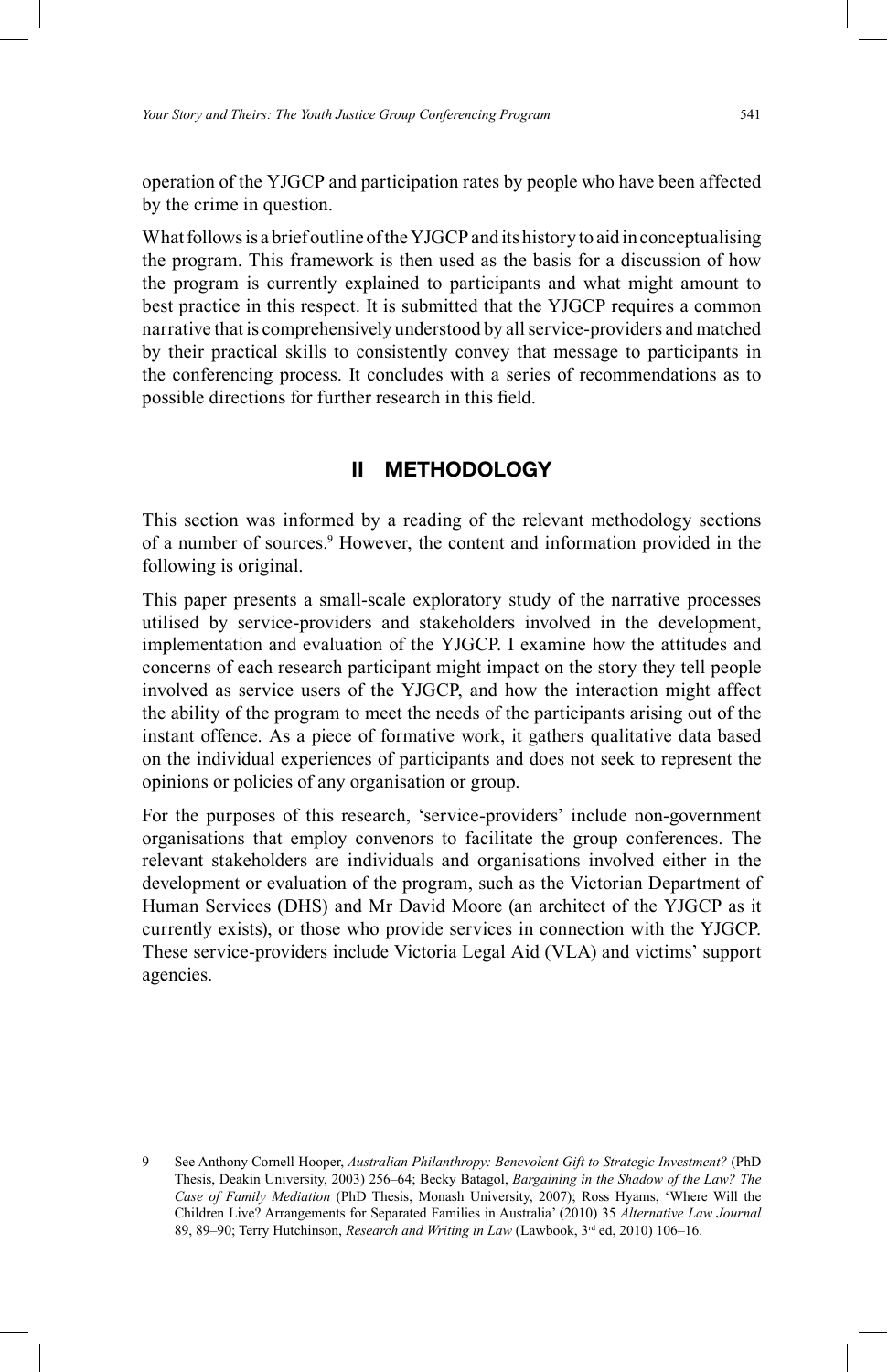Participants were initially selected based on their inclusion in the program reviews, and then based on recommendations from those initial participants utilising snowball research techniques. 10

With the one exception, all participants requested to be identified only by their occupation or position in this research. The participants were as follows:

- Mr David Moore. He is the author of the *Convenors' Manual* for the YJGCP and a private consultant employed by the Department of Human Services (Vic) to design training programs for conference convenors.
- One senior program and policy advisor and one policy manager from the Youth Justice branch of the Department of Human Services (Vic). The two individuals were interviewed together.
- A lawyer from Victoria Legal Aid.
- Six conference convenors employed by Jesuit Social Services, who were interviewed together.
- A Youth Justice Court Advice Worker employed by the Department of Human Services (Vic).

All participants were asked to speak to the following topics:

- 1. The goals of the conferencing process;
- 2. The restorative values delivered by the conferencing process;
- 3. The needs of different parties involved in the conferencing process;
- 4. Limitations of the YJGCP and the conferencing process;
- 5. Information given to the parties prior to a conference;
- 6. The roles played by each organisation/party in service-delivery and how they interact; and
- 7. The relationship between preparation of the conference and the process itself.

As this study involved only a small number of participants, the conclusions and recommendations put forward are tentative and should not be taken as necessarily reflecting practice across the YJGCP as a whole. The research records the individual experiences of participants in order to engage in a formative exploration of the YJGCP in the context outlined above. I hope that this work will prove useful in elucidating some issues in the delivery of the YJGCP which might go on to form the basis of further research in this field.

<sup>10</sup> See generally Rowland Atkinson and John Flint, 'Accessing Hard-to-Reach Populations: Snowball Research Strategies' (2001) 33 *Social Research Update* <http://sru.soc.surrey.ac.uk/SRU33.pdf>. All interviewees were first contacted by telephone and invited to take part in the study, before formal recruitment took place in accordance with the policies set down by the Monash University Human Research Ethics Committee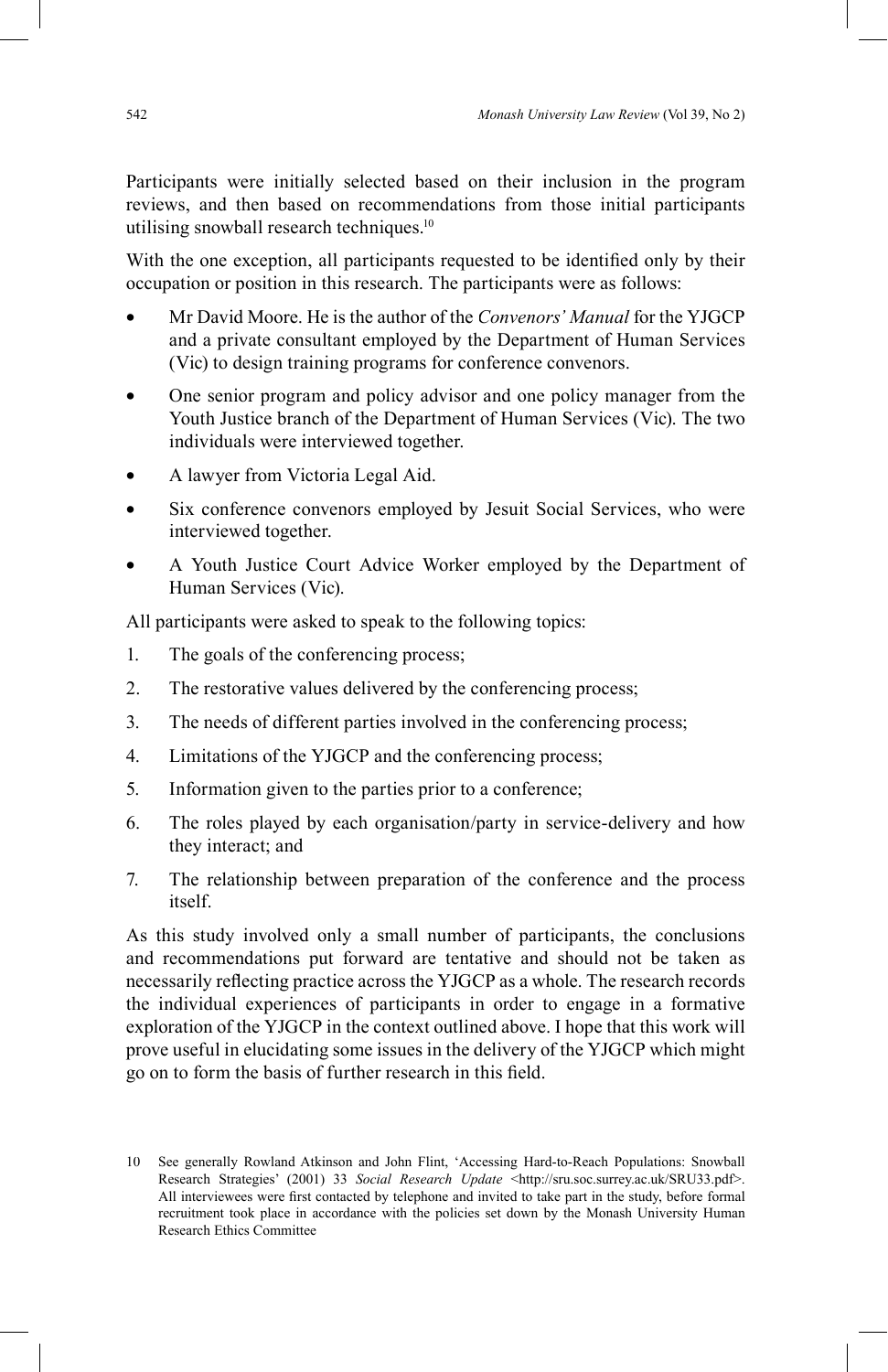### **III OVERVIEW OF THE YOUTH JUSTICE GROUP CONFERENCING PROGRAM**

### **A** *Program History*

This section traces the origins of the YJGCP to New Zealand, which, following the Carney Review in  $1982-84$ ,<sup> $11$ </sup> became the first country to provide a legislative basis for conferencing. This inspired a police-referred conferencing program which commenced in 1991 in Wagga Wagga, New South Wales. <sup>12</sup> South Australia followed suit and became the first Australian jurisdiction to pass conferencing legislation. 13 In Victoria, the *Children and Young Persons Act 1989* (Vic) (as it then was) was amended in 1992 to enable pre-hearing conferences in the Family Division of the Children's Court.<sup>14</sup> Prior to this, the program operated without a legislative framework and was limited in its geographical application.<sup>15</sup> Its relative informality is demonstrated by the fact that a review of the diversionary programs in Victoria at the time made no reference to group conferencing.<sup>16</sup>

Following a successful pilot program in April 1995 which was funded by a philanthropic trust,<sup>17</sup> fiscal responsibility for the program shifted first to the Department of Justice and then to the Department of Human Services (Vic) as part of the *Juvenile Justice Reform Strategy* in 2000. 18 The YJGCP expanded to a state-wide operation in October 2006 and was formally brought within the Children, Youth and Families Act 2005 (Vic) ('the Act') on 23 April 2007.<sup>19</sup> An additional \$5.15 million in funding over four years was announced on 3 May

- 11 See generally Terry R Carney, 'Child Welfare Practice and Legislation Review' (Report*,* Child Welfare Practice and Legislation Review Committee, Parliament of Victoria, 1984).
- 12 See generally David Moore, Lubica Forsythe and Terry O'Connell, *A New Approach to Juvenile Justice: An Evaluation of Family Conferencing in Wagga Wagga* (Centre for Rural Social Research, Charles Sturt University, 1995) <http://pandora.nla.gov.au/pan/33871/20030328-0000/www.aic.gov.au/rjustice/ jjustice/index.html>; Gabrielle Maxwell and Hennessey Hayes, 'Restorative Justice Developments in the Pacific Region: A Comprehensive Survey' (2006) 9 *Contemporary Justice Review* 127, 135; Jenny Bargen, 'Kids, Cops, Courts, Conferencing and Children's Rights — A Note on Perspectives' (1996) 2 *Australian Journal of Human Rights* 209, 218–19.
- 13 Hennessey Hayes and Kathleen Daly, 'Youth Justice Conferencing and Reoffending' (2003) 20 *Justice Quarterly* 725, 726.
- 14 *Phase 1 Report*, above n 8, 14.
- 15 Richards, 'What Makes Juvenile Offenders Different from Adult Offenders?', above n 1.
- 16 See Vaughan Duggan, 'Diversionary Programs in Operation in Victoria' in Lynn Atkinson and Sally-Anne Gerull (eds), *National Conference on Juvenile Justice* (Australian Institute of Criminology, 1993) 437, 440–4.
- 17 *Phase 1 Report*, above n 8, 34–6; Law Reform Committee, above n 8, 202; Mark Griffiths, 'The Implementation of Group Conferencing in Juvenile Justice in Victoria' (Paper presented at the Restoration of Victims of Crime Conference, Melbourne, September 1999) 3.
- 18 Victoria, *Parliamentary Debates*, Legislative Assembly**,** 17 August 2000, 138–45 (Christine Campbell).
- 19 Victoria, *Victoria Government Gazette,* No G 16, 19 April 2007, 672. In 2009 the Drugs and Crime Prevention Committee recommended that YJGC be expanded and run across all areas of the state: Drugs and Crime Prevention Committee, Parliament of Victoria, *Inquiry into Strategies to Prevent High Volume Offending and Recidivism by Young People* (2009) 216.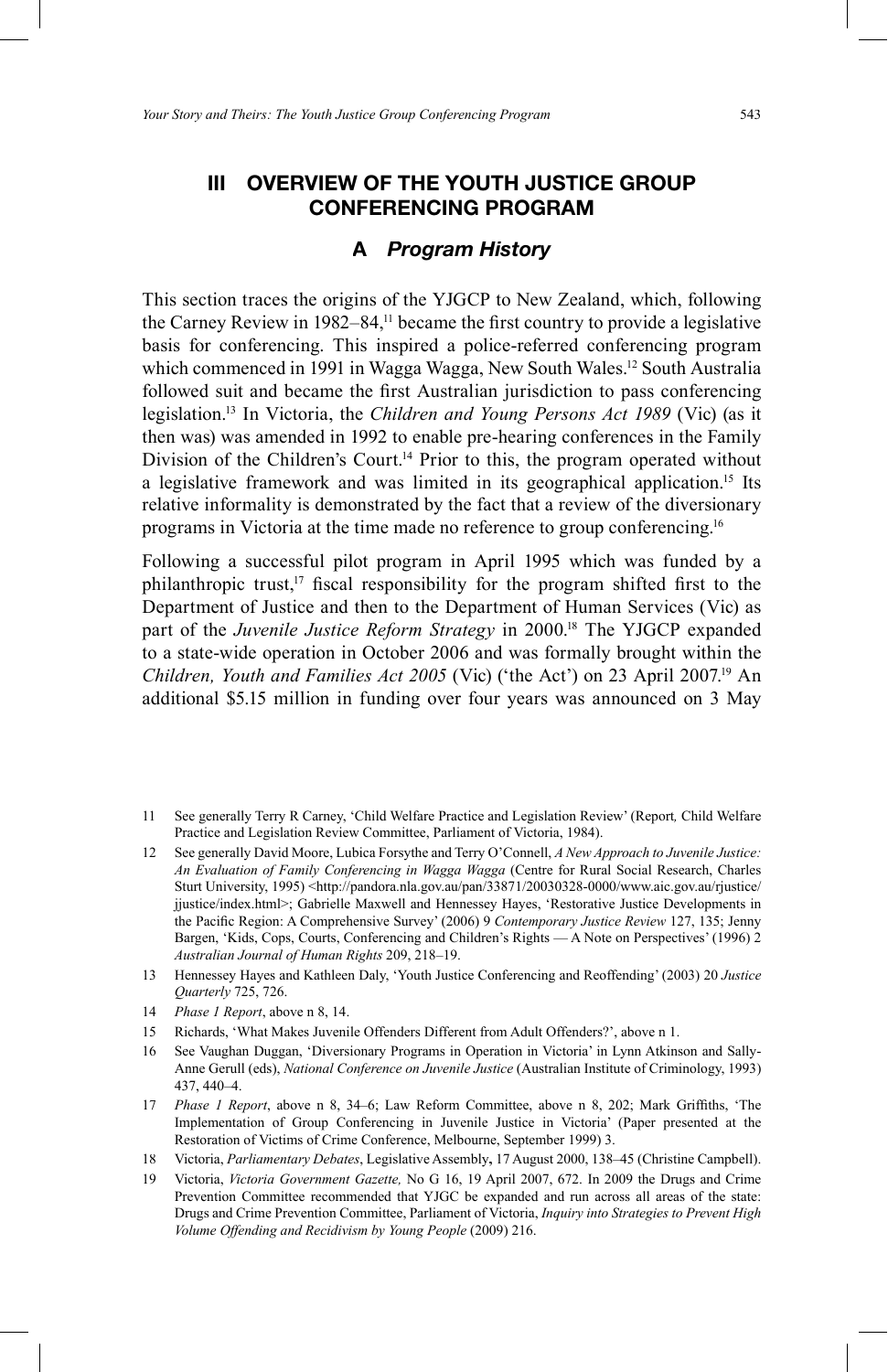2011, 20 part of which will be used to allow service-providers to run a greater number of conferences.<sup>21</sup>

### **B** *Program Overview*

Participation in the YJGCP is open to young people who have been convicted of a criminal offence (whether they pled guilty or, were found guilty of the offence), for which the Magistrates' Court of Victoria is considering imposing Probation or a Youth Supervision Order. 22

In these circumstances, the Magistrate may stand the matter down in order for the Youth Justice Court Advice Worker (YJ worker) to conduct an assessment about whether the young person is suitable for conferencing.<sup>23</sup> An assessment document is submitted to the Court outlining the YJ worker's opinion. 24

Based on this recommendation and a number of other considerations,<sup>25</sup> the Court may defer the sentencing of the young person for up to four months to allow them to take part in a group conference. <sup>26</sup> If this is done, the court must order the preparation of a group conference report. 27 The YJ worker will then complete a conference Suitability Assessment and send it, along with all other required  $d$ ocumentation,<sup>28</sup> to the appropriate group conferencing service-provider.<sup>29</sup>

Once this is done, the convenor assigned to the matter is required to make initial contact with the people most closely associated with the crime. 30 The *Program Guidelines* and *Convenors' Manual* require convenors to carry out certain tasks

- 20 Department of Human Services (Vic), *Expansion of Successful Diversion Program for Young Offenders* (21 December 2011) DHS Internet <http://www.dhs.vic.gov.au/about-the-department/news-and-events/ news/general-news/case-management-reform-a-key-step-in-the-reform-of-service-deli>.
- 21 Interview with Management Staff, Department of Human Services (Vic) (50 Lonsdale St, Melbourne, 26 July 2012).
- 22 *Children, Youth and Families Act 2005* (Vic) s 415(1). Relevant offences include robbery, assault (aggravated and non-aggravated) or the theft of a motor vehicle: Department of Human Services (Vic), 'Review of the Youth Justice Group Conferencing Program', above n 6, 72–3. It does not include homicide, manslaughter or sex offences: Law Reform Committee, above n 8, 204.
- 23 Department of Human Services (Vic), *Youth Justice Group Conferencing Program Guidelines* (June 2010) 6–7 <http://www.dhs.vic.gov.au/ data/assets/pdf file/0018/720306/Group-conferencingprogram-guidelines-June-2010.pdf>.
- 24 Ibid 7.
- 25 As the Youth Worker is the delegate of the secretary, a reading of the report constitutes 'consultation with the Secretary' as required by section s  $414(1)(c)(ii)$  of the Act: Law Reform Committee, above n 8, 204. See generally *Children, Youth and Families Act 2005* (Vic) s 414(1).
- 26 *Children, Youth and Families Act 2005* (Vic) s 414(1)(c)(ii).

- 28 *Department of Human Services* (Vic), *Program Guidelines*, above n 23, 8.
- 29 In Victoria, Youth Justice Group Conferencing is provided across six regions by agencies approved by the Department of Human Services (Vic) under the *Children, Youth and Families Act 2005* (Vic) s 480.
- 30 Department of Human Services (Vic), *Program Guidelines*, above n 23, 10; Moore, *Convenors' Manual*, above n 7, 3. These people are listed in *Children, Youth and Families Act 2005* (Vic) ss 415(6)–(7).

<sup>27</sup> Ibid s 414(2)(c).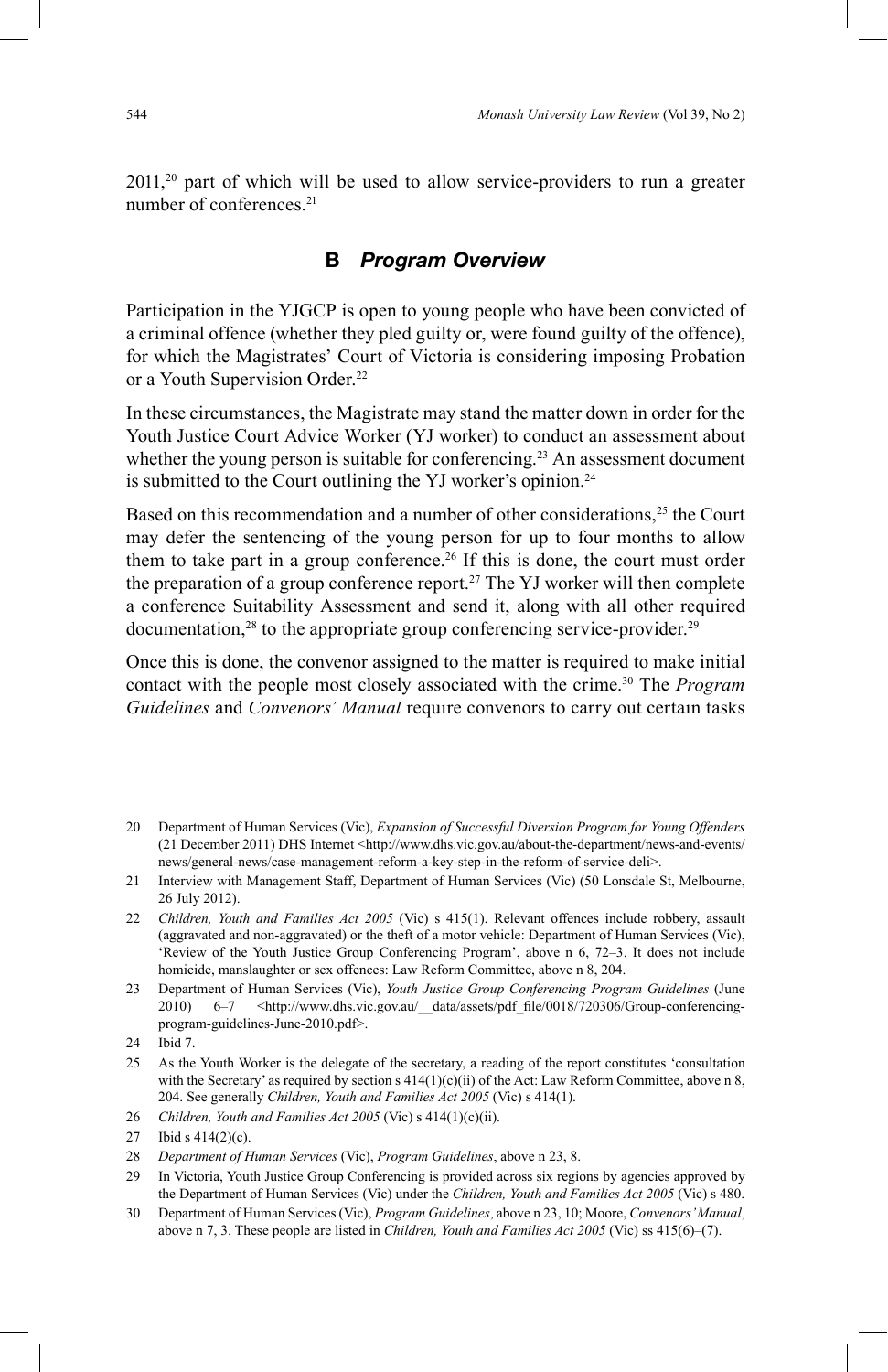in the preparation of a conference. 31 These documents also outline the convenor's primary role in running the actual conference.<sup>32</sup>

During the conference all parties affected by the offence come together to hear about what has happened and how everyone has been affected in order to determine together how the situation might be improved. 33 The Act requires that the young person, their legal practitioner, the informant (or other member of Victoria Police) and the convenor all attend the conference.<sup>34</sup> The victim, members of the victim's family and other relevant parties may, but are not required to, attend.<sup>35</sup>

At the conclusion of the conference the convenor is required to complete a group conference report which is lodged with the Court and contains the outcome plan. 36 The report contains information about the events which took place at the conference while the outcome plan sets out what the young person has agreed to do in order to make reparations for the harm caused by their conduct. 37 These reports are subject to the confidentiality requirements in  $s$  552 of the Act.<sup>38</sup> Following this, the matter will be re-listed in the Children's Court. 39 During this hearing, the Magistrate will determine the appropriate sentence for the young person after considering factors such as their participation in the group conference<sup>40</sup> and the contents of the group conference report. 41 The outcome plan is a factor which the Magistrate must consider in determining the appropriate sentence, rather than necessarily forming the basis of the final order of the Court.<sup>42</sup>

The Act provides a sentencing discount for young people who participate in a conference and agree to the terms of the outcome plan. 43 It also precludes the imposition of a harsher sentence where a young person fails to participate in a conference following a referral by the court. 44

## **C** *Theoretical Underpinnings*

Since its inception the YJGCP has sought to deliver a preventative and rehabilitative approach to youth crime with a strong diversionary focus. 45 This is reflected in

- 31 See, respectively, Department of Human Services (Vic), *Program Guidelines*, above n 23, 10; Moore, *Convenors' Manual*, above n 7, 3.
- 32 Department of Human Services (Vic), *Program Guidelines*, above n 23, 17–23; Moore, *Convenors' Manual*, above n 7.
- 33 Moore, *Convenors' Manual*, above n 7, 3.
- 34 *Children, Youth and Families Act 2005* (Vic) s 415(6).
- 35 Ibid s 415(7).
- 36 Ibid s 415(8); Department of Human Services (Vic), *Program Guidelines*, above n 23, 24.
- 37 *Children, Youth and Families Act 2005* (Vic) s 415(5).
- 38 Ibid s 547(g).
- 39 Ibid s 416(1).
- 40 Ibid ss 358(b), 416(3)(c).
- 41 Ibid s 416(3)(d).
- 42 Ibid ss 358(b), 362(3)–(4).
- 43 Ibid s 362(3).
- 44 Ibid s 362(4).
- 45 Ibid s 362; *Phase 1 Report*, above n 8, 2–3.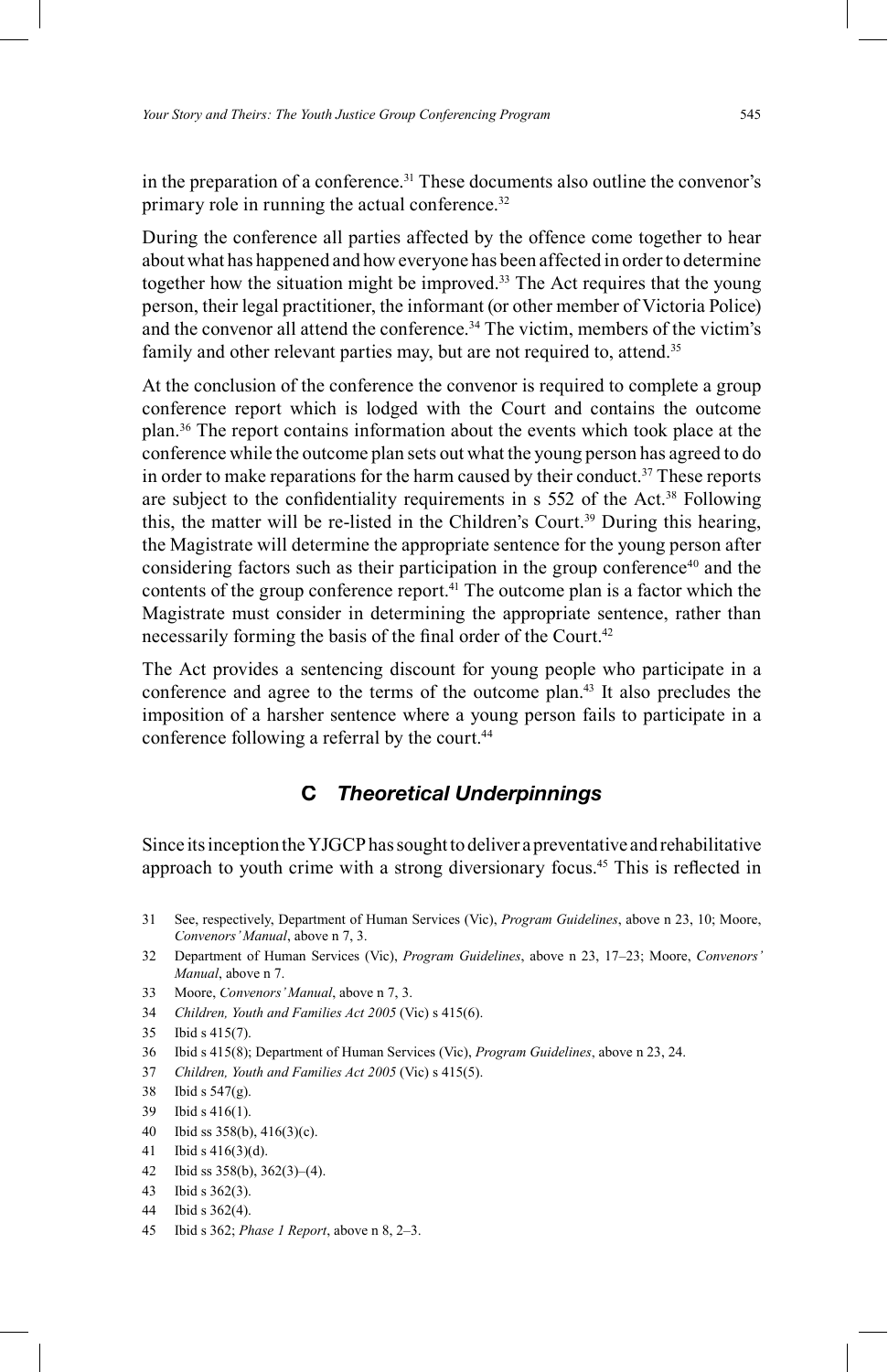the purposes of group conferencing set out in the applicable legislation. 46 These goals exist alongside the objectives set out in the *Program Guidelines*. 47 They state that the primary aim of the program is to offer a 'community rehabilitation intervention' which addresses the root causes of offending and diverts young people from progressing further into the criminal justice system. 48 A secondary goal centres on involving people who have been affected by the offence in the decision-making process on how best to respond to the offence, and thereby enhancing their satisfaction with the justice system.<sup>49</sup>

In order to achieve these aims, the YJGCP draws on the tenets of restorative justice, setting out a number of benchmarks required in order for the program to be a restorative process. 50 This article proposes to accept, for the purposes of argument, that conferencing generally<sup>51</sup> and the YJGCP specifically is capable of being regarded as an example of restorative justice in action.

Understanding what is meant by a restorative process requires an explanation of restorative justice. It is a paradigm with a somewhat complex pedigree and a capacity for conceptual uncertainty. 52 This may be attributed in part to the fact that many of the developments in this area of law have been practice-driven<sup>53</sup> and the reality that there are numerous ways in which restorative justice has been deployed both in Australia and across the world.<sup>54</sup> Significant diversity exists across various programs, requiring the academics and commentators who analyse this phenomenon to engage in a degree of definitional flexibility. This is shown not only by the different approaches to restorative justice explained below, but also in the different ways in which youth conferencing programs have manifested across various Australian jurisdictions.

It is important, therefore, for those who use terms such as restorative justice to have a clear appreciation of the assumptions underlying restorative justice. This is especially crucial in formulating a common understanding of the YJGCP and what it is capable of achieving.

50 Ibid 1–2.

- 52 Howard Zehr and Harry Mika, 'Fundamental Concepts of Restorative Justice' (1997) 1 *Contemporary Justice Review* 47, 48; Law Reform Committee, above n 8, 195–6.
- 53 See Michael King et al, *Non-Adversarial Justice* (Federation Press, 2009) 43–4.
- 54 See, eg, Richards, 'Police-Referred Restorative Justice', above n 2; United Nations Office on Drugs and Crime, above n 2, 13–14.

<sup>46</sup> *Children, Youth and Families Act 2005* (Vic) s 415(4).

<sup>47</sup> Department of Human Services (Vic), *Program Guidelines*, above n 23, 2–3.

<sup>48</sup> Ibid.

<sup>49</sup> Ibid.

<sup>51</sup> Gabrielle Maxwell, Allison Morris and Hennessey Hayes, 'Conferencing and Restorative Justice' in Dennis Sullivan and Larry Tifft (eds), *Handbook of Restorative Justice: A Global Perspective* (Routledge, 2006) 91, 91–2; Law Reform Committee, above n 8, 201.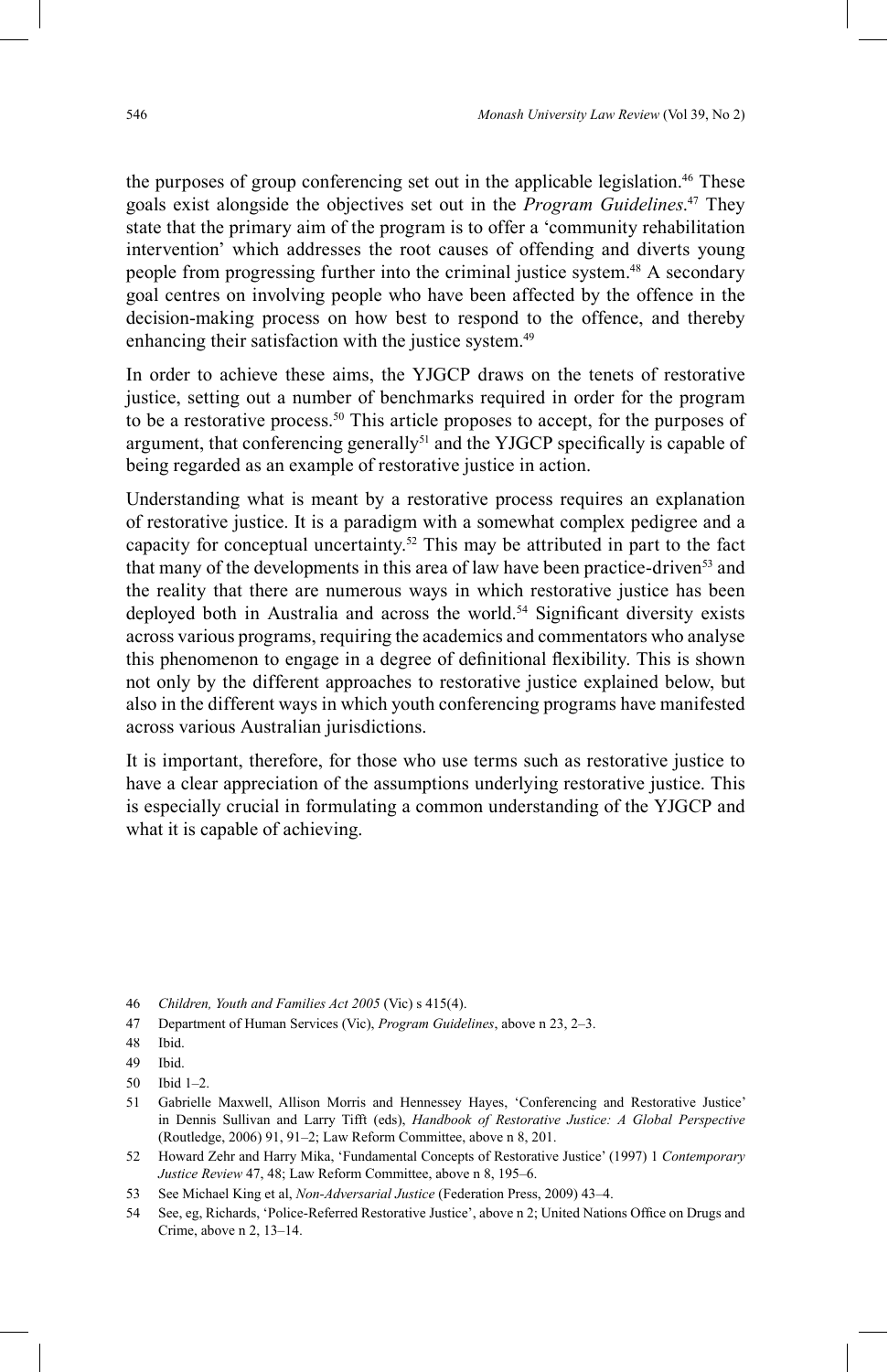In deference to this, and for the avoidance of doubt, the researcher adopts a definition of restorative justice which casts it as a voluntary<sup>55</sup> process whereby all the 'parties with a stake in a specific offence collectively resolve how to deal with the aftermath of the offence and its implications for the future'.<sup>56</sup> This definition accords with the language used in the documentation underpinning the YJGCP which stresses that participation in the program must be voluntary.<sup>57</sup> It also bears a marked resemblance to the way in which convenors are expected to explain the program to participants. 58

This, however, only tells part of the story. It is argued that in casting itself as an example of a restorative process,<sup>59</sup> the YJGCP makes certain assumptions about the nature of restorative justice which, although not problematic from an operational perspective, require discussion if the program is to be properly understood by both service-providers and service-users. It is submitted that the YJGCP is trying to draw on a particular understanding of restorative justice and that this has implications for the kinds of outcomes it can deliver and the sorts of needs participants should expect it to meet.

The YJGCP should be understood as drawing on a clearly demarcated version of restorative justice. Firstly, the program must be contrasted with conceptions of restorative justice that would cast it as seeking to actively replace the traditional criminal justice system with restorative justice institutions. 60 The YJGCP is 'complementary'<sup>61</sup> to the criminal justice system and cannot be viewed as trying to 'civilise'62 it beyond the stated goal of improving community satisfaction with the justice system by involving stakeholders in the decision-making process on what should happen as a consequence of an offence *in addition to* the final disposition of the court.

Further doctrinal clarity is given by the relationship between the government bureaucracy, the courts and the non-government sector in delivering the

- 57 See, eg, Department of Human Services (Vic), *Program Guidelines*, above n 23, 8.
- 58 Moore, *Convenors' Manual*, above n 7, 3.
- 59 Department of Human Services (Vic), *Program Guidelines*, above n 23, 2.
- 60 Braithwaite, 'Restorative Justice and Therapeutic Jurisprudence', above n 56, 253–4.
- 61 Department of Human Services (Vic), *Program Guidelines*, above n 23, 2.
- 62 See Anthony Bottoms, 'Some Sociological Reflections on Restorative Justice' in Andrew von Hirsch, Julian V Roberts and Anthony Bottoms (eds), *Restorative Justice and Criminal Justice: Competing or Reconcilable Paradigms?* (Hart Publishing, 2003) 79, 84–7; Daniel W Van Ness, 'New Wine and Old Wineskins: Four Challenges of Restorative Justice' (1993) 4 *Criminal Law Forum* 251.

<sup>55</sup> Paul McCold, 'Towards a Holistic Vision of Restorative Juvenile Justice: A Reply to the Maximalist Model' (2000) 3 *Contemporary Justice Review* 357, 382 *contra* Gordon Bazemore and Lode Walgrave, 'Restorative Juvenile Justice: In Search of Fundamentals and an Outline for Systematic Reform' in Gordon Bazemore and Lode Walgrave (eds), *Restorative Justice: Repairing the Harm of Youth Crime* (Criminal Justice Press, 1999) 48.

<sup>56</sup> Tony F Marshall, 'Restorative Justice: An Overview' (Report, Home Office Research Development and Statistics Directorate, 1999) 5 (emphasis altered). This echoes the definition of the YJGCP which conference convenors are trained to impart to participants: see Moore, *Convenors' Manual*, above n 7, 3; John Braithwaite, 'Restorative Justice and Therapeutic Jurisprudence' (2002) 38 *Criminal Law Bulletin* 244, 246.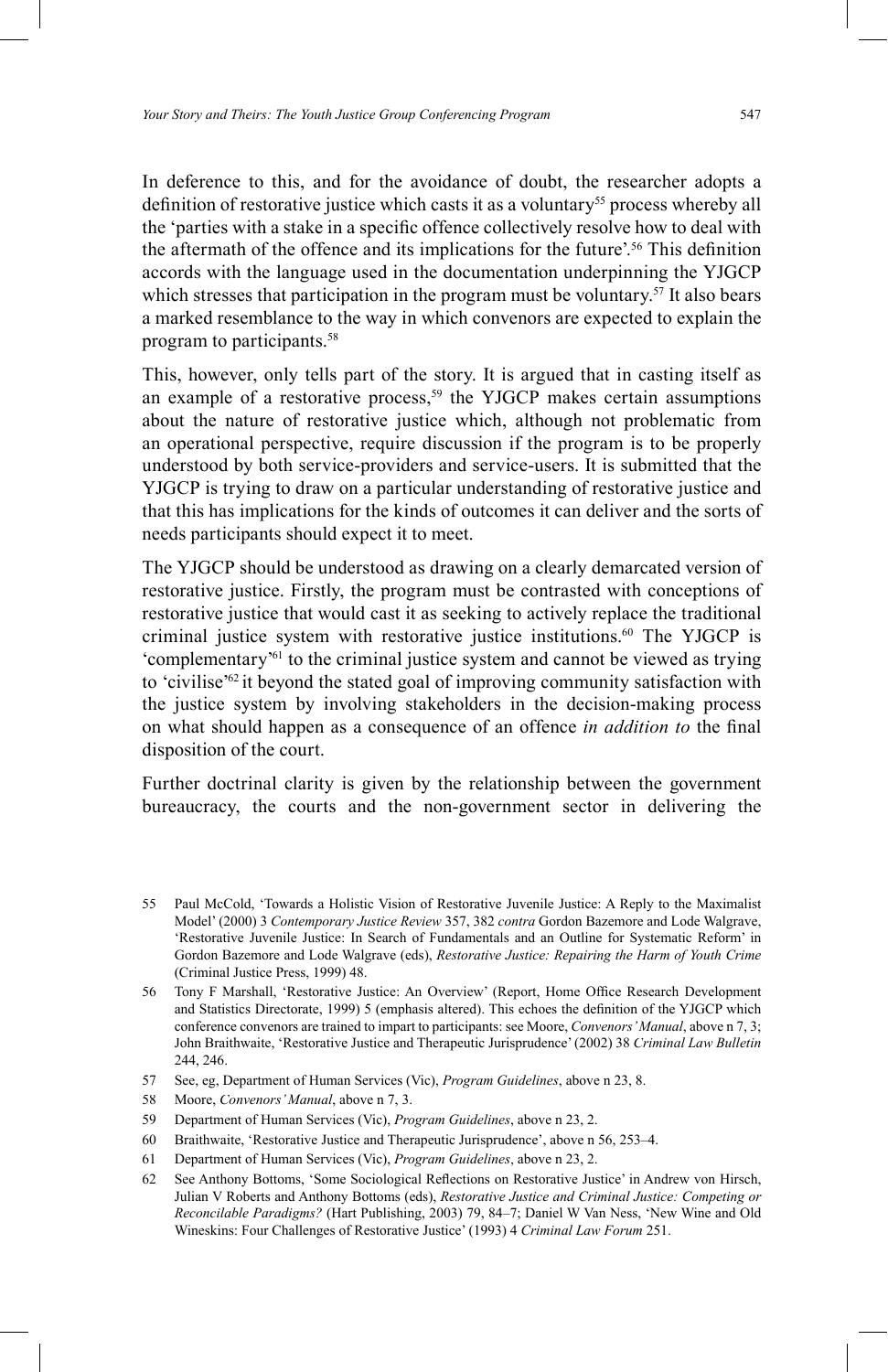program. 63 In this respect, Braithwaite's concept of the 'new regulatory State' is quite useful. 64 On this analysis, the State Government through the DHS provides the funding, oversight and training for conference convenors who are employed by non-governmental organisations. These groups then provide the conferencing facilities and run the conference itself, delivering the program.<sup>65</sup>

The Children's Court is the final actor and controls entry to the YJGCP.<sup>66</sup> Its role shows that, as explained in interview, the program is a tool of the existing criminal justice system rather than a challenge to it. 67

### **IV CONCEPTUALISING THE CONFERENCING PROCESS**

It is common for restorative processes such as conferencing to be understood with reference to a series of values which they seek to embody. 68 This not only aids in promoting definitional and conceptual consistency but also compels serviceproviders to maintain a clear appreciation of what the process itself is trying to achieve, thereby promoting consistency in the way that the YJGCP is explained to and understood by participants.

The YJGCP *Program Guidelines*<sup>69</sup> set out a series of components that its designers believe each conference must achieve to be viewed as a restorative process. 70 Several authors have already attempted to create a taxonomy of the values underpinning restorative justice processes, and it is not the intention of this article to recite these efforts or comment on their cogency.<sup>71</sup> Rather, this article considers that the values which the YJGCP tries to deliver, when read as conditions precedent to it meeting its goals, require a particular understanding of what the process of conferencing can hope to achieve in this context and how this impacts on service delivery.

- 67 Cf Bottoms, above n 62, 107.
- 68 Howard Zehr, *The Little Book of Restorative Justice* (Good Books, 2002) 19; Daniel Van Ness, Allison Morris and Gabrielle Maxwell, 'Introducing Restorative Justice' in Allison Morris and Gabrielle Maxwell (eds), *Restorative Justice for Juveniles: Conferencing, Mediation and Circles* (Hart Publishing, 2001) 3, 5–6; Maxwell, Morris and Hayes, 'Conferencing and Restorative Justice', above n 51, 93.
- 69 Department of Human Services (Vic), *Program Guidelines*, above n 23, 1–3.
- 70 Interview with David Moore (Melbourne, 21 July 2012).
- 71 See, eg, Zehr, *The Little Book of Restorative Justice*, above n 68, 19; Van Ness, Morris and Maxwell, 'Introducing Restorative Justice', above n 68. See also Kathleen Daly, 'The Limits of Restorative Justice' in Dennis Sullivan and Larry Tifft (eds), *Handbook of Restorative Justice: A Global Perspective* (Routledge, 2006) 134, 135–6.

<sup>63</sup> Interview with Management Staff, Department of Human Services (Vic) (50 Lonsdale St, Melbourne, 26 July 2012).

<sup>64</sup> John Braithwaite, 'The New Regulatory State and the Transformation of Criminology' (2000) 40 *British Journal of Criminology* 222; Bottoms, above n 62, 84; Van Ness, 'New Wine and Old Wineskins', above n 62, 251–76.

<sup>65</sup> Braithwaite, 'Restorative Justice and Therapeutic Jurisprudence', above n 56, 246.

<sup>66</sup> *Children, Youth and Families Act 2005* (Vic) s 414.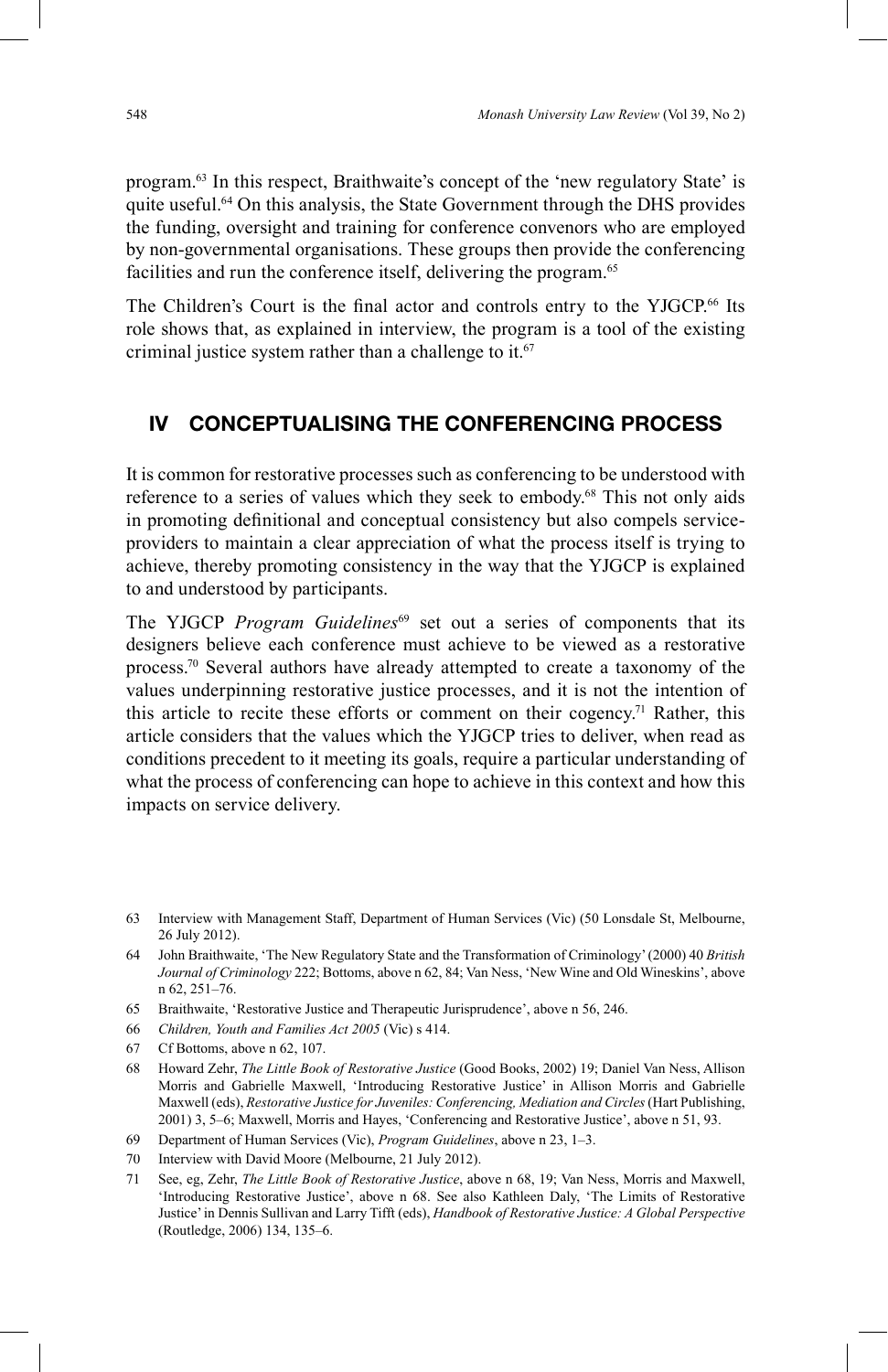For the purposes of this article, I adopt Braithwaite's taxonomy of restorative values.<sup>72</sup> Braithwaite and Daly make two important points about conferencing: (1) all parties concerned must have a realistic appreciation of what conferencing can achieve as a restorative process; and (2) if the process is to realise any of its goals, certain minimum needs must be met in order to lay the groundwork for some of those more complex values. 73 Braithwaite's taxonomy provides a neat framework for understanding how the YJGCP may usefully be conceptualised and as such communicated.

| <b>Priority List of Values 1</b>                        | <b>Priority List of Values 2</b>                                               | <b>Priority List of Values 3</b> |
|---------------------------------------------------------|--------------------------------------------------------------------------------|----------------------------------|
| Non-domination                                          | Restoration of human<br>dignity                                                | Remorse over injustice           |
| Empowerment                                             | Restoration of property loss                                                   | Apology                          |
| Honouring legally specific<br>upper limits on sanctions | Restoration of safety                                                          | Censure of the act               |
| Respectful listening                                    | Restoration of damaged<br>human relationships                                  | Forgiveness of the person        |
| Equal concern for all<br>stakeholders                   | Restoration of communities                                                     |                                  |
| Accountability and means<br>of appeal                   | Restoration of the<br>environment                                              |                                  |
| Respect for fundamental<br>Human Rights                 | <b>Emotional restoration</b>                                                   |                                  |
|                                                         | Restoration of freedom                                                         |                                  |
|                                                         | Restoration of compassion<br>or caring                                         |                                  |
|                                                         | Restoration of peace                                                           |                                  |
|                                                         | Restoration of a sense of<br>duty as a citizen                                 |                                  |
|                                                         | Provision of social<br>support to develop human<br>capabilities to the fullest |                                  |
|                                                         | Prevention of future<br>injustice                                              |                                  |

**Table 1: Adapted from John Braithwaite, 'Restorative Justice and Therapeutic Jurisprudence' (2002) 38** *Criminal Law Bulletin* **244, 247, 250, 252.**

- 72 See Braithwaite, 'Restorative Justice and Therapeutic Jurisprudence', above n 56, 247–53.
- 73 See Daly, 'The Limits of Restorative Justice', above n 71, 66–7; Braithwaite, 'Restorative Justice and Therapeutic Jurisprudence', above n 56, 252–3.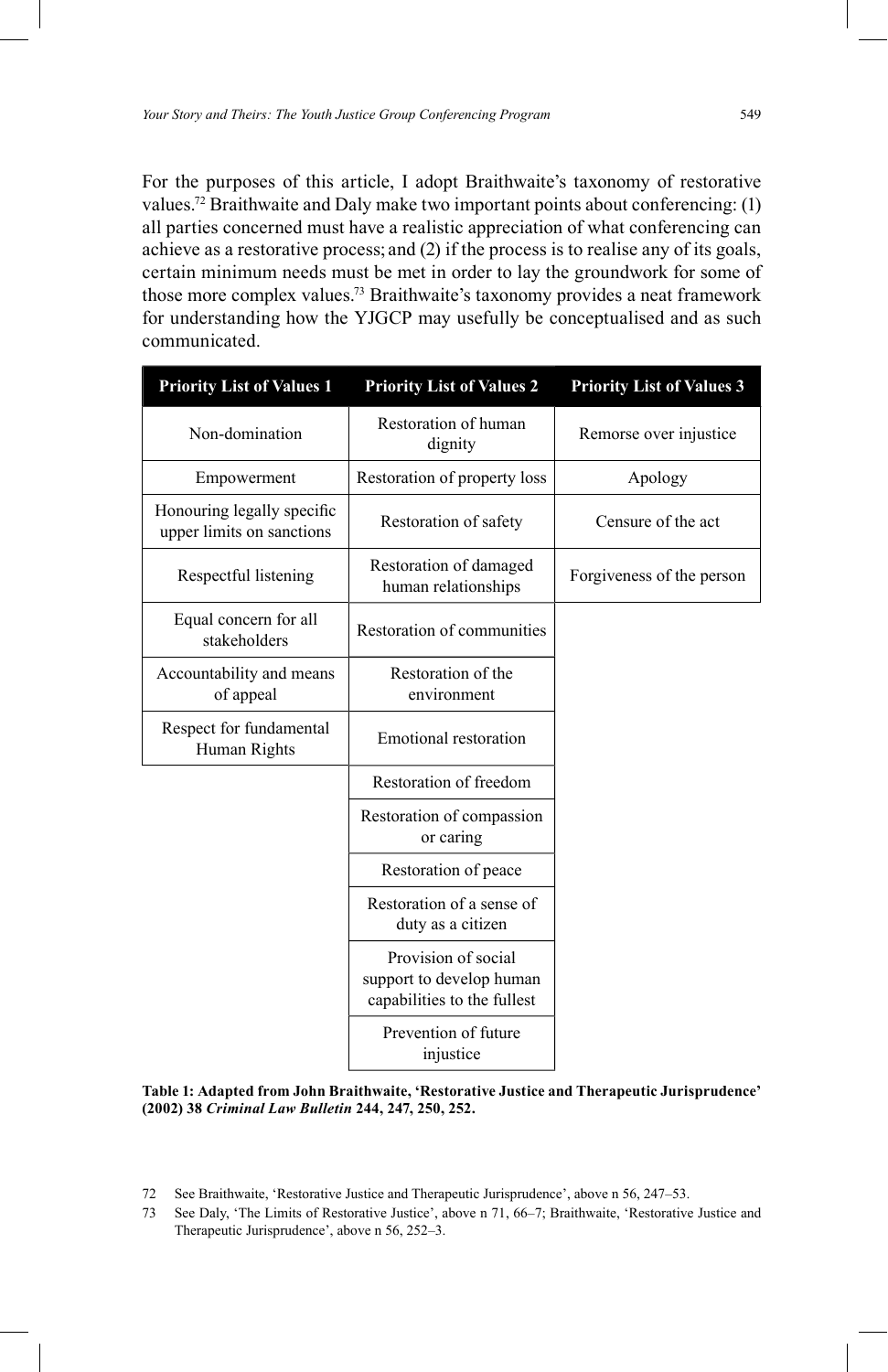As shown in Table 1, Braithwaite divides his restorative values into three tiers and clarifies that achievement on each successive tier is conditional on the existence of the values in the one before it. 74 However, the third set of values does not appear in the goals set out for the YJGCP. Although values like remorse, apology, forgiveness and mercy are cast as the highest order of values by Braithwaite,<sup>75</sup> the *Program Guidelines* and comments made in interviews suggest that while these ideas may be thought of as positive outcomes, they are not necessarily what the YJGCP process is trying to achieve.<sup>76</sup> This approach is in line with Braithwaite's argument that these values ought not be actively encouraged or stressed by the convenor. This is because they are 'gifts' 77 and only valuable when freely given based on an emotional transition in the relevant party from a position of hostility to one of empathy. 78

Braithwaite has argued that every conference must secure certain priority or 'first tier' values, which provide basic procedural safeguards. 79 I suggest that certain values set out in the *Program Guidelines* exist as conditions precedent to delivery on other values which appear in the same document. In the interests of clarity, *every* conference should aim to be an inclusive, collaborative experience which allows participants, rather than professionals, to determine the outcome. 80 This seems to reflect Braithwaite's concern that conferences ensure 'non-domination' by allowing any person with a stake in the matter to attend.<sup>81</sup> It also touches on the need for respectful listening and equal concern for all stakeholders. 82

Furthermore, the *Program Guidelines* provide that the process must focus on needs and on how people have been affected by the offending, especially through clarifying the harm that has been caused and acknowledging the needs that have arisen as a result. 83 Participants should therefore be empowered to realise and articulate their needs which, provided they comply with basic human rights requirements, must not be 'ruled out of order'. 84 This feeds into the importance of ensuring that the victim's experience is validated.<sup>85</sup>

Every conference must also exhibit genuine respect for all parties even where, in the case of the young person, their prior behaviour has been condemned.<sup>86</sup>

- 74 Braithwaite, 'Restorative Justice and Therapeutic Jurisprudence', above n 56, 247–53.
- 75 Ibid 252.
- 76 Interview with Group Conference Convenors, Jesuit Social Services (Brunswick, Melbourne, 15 August 2012).
- 77 Braithwaite, 'Restorative Justice and Therapeutic Jurisprudence', above n 56, 252.
- 78 Ibid; David B Moore, 'Shame, Forgiveness and Juvenile Justice' (1993) 12 *Criminal Justice Ethics* 3.
- 79 Braithwaite, 'Restorative Justice and Therapeutic Jurisprudence', above n 56, 252–3.
- 80 Department of Human Services (Vic), *Program Guidelines*, above n 23, 1; Moore, *Convenors' Manual*, above n 7; Interview with Youth Justice Court Advice Worker, Department of Human Services (Vic) (Dandenong, 27 August 2012).
- 81 Braithwaite, 'Restorative Justice and Therapeutic Jurisprudence', above n 56, 248; Moore, *Convenors' Manual*, above n 7, 4–5.
- 82 Braithwaite, 'Restorative Justice and Therapeutic Jurisprudence', above n 56, 247.
- 83 Department of Human Services (Vic), *Program Guidelines*, above n 23, 1.
- 84 Braithwaite, 'Restorative Justice and Therapeutic Jurisprudence', above n 56, 247, 249.
- 85 Department of Human Services (Vic), *Program Guidelines*, above n 23, 2.
- 86 Ibid 1.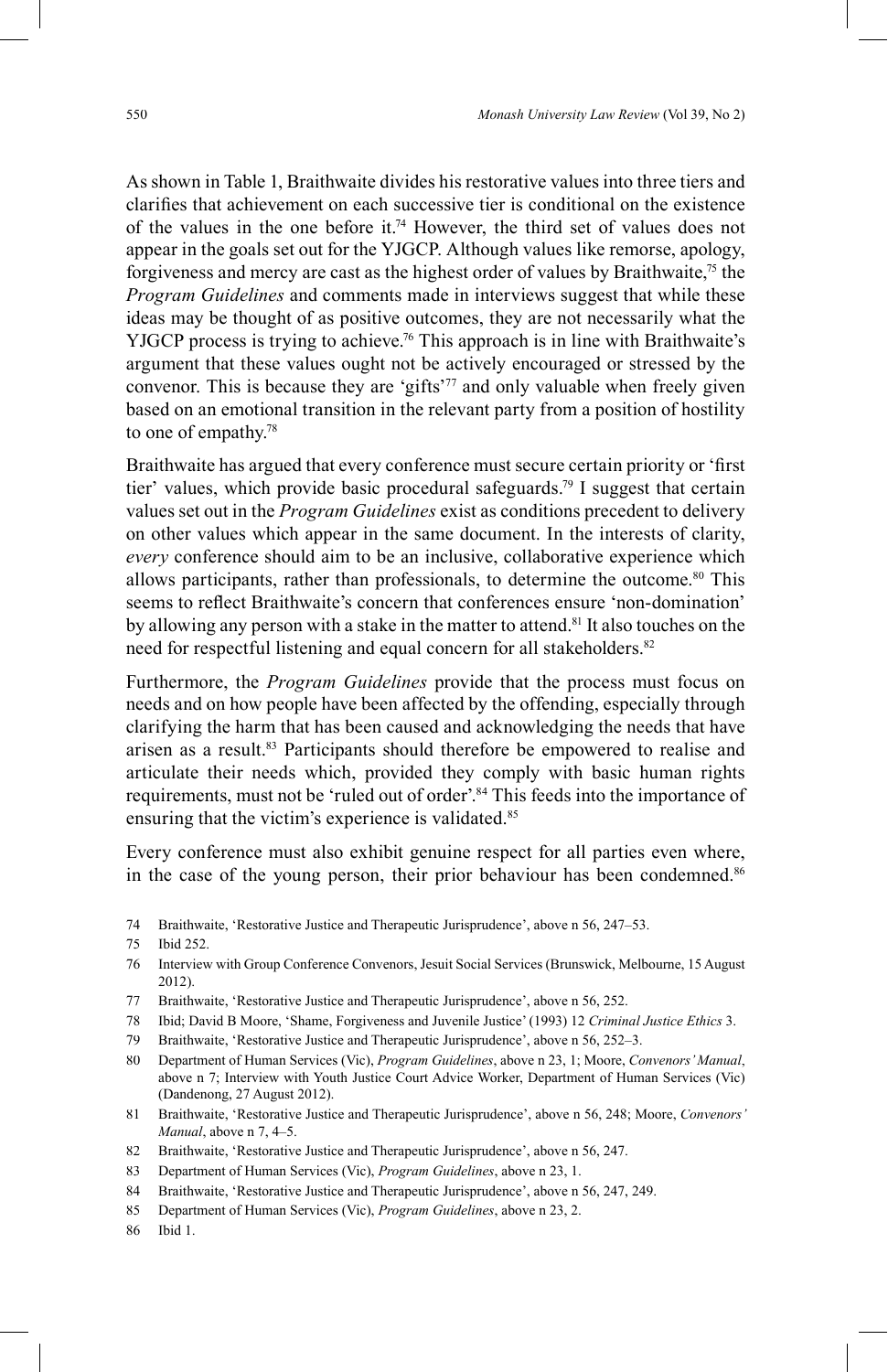This requires that all participants be accorded the benefits of respectful listening and equal concern. 87 It also touches on non-domination and the need to properly prepare the conference to ensure that power imbalances are avoided and the offender is not confronted with a 'room full of adults'. 88 Similarly, the victim should not be re-victimised or intimidated by supporters of the offender.<sup>89</sup> This all requires that the conference is '[g]uided by competent, neutral, impartial and trusted facilitators' who clearly explain the process to participants so that they understand who will be in attendance (ie anyone who has been affected by the offence). 90 It also requires effective preparation to ensure that there is an appropriate balance of participants so that no one person or group can dominate any other. 91

The importance of balancing these at-times competing needs was illustrated during interviews with individual convenors. In these interviews, some convenors made reference to isolated cases where they expressed concern over court reports containing prejudicial information against the young person's conduct being produced at the conclusion of a conference. 92 The reports included overly critical language or information about offences for which they had not been charged, raising the potential of violating the privilege against self-incrimination.<sup>93</sup> Comment obtained in interview suggests that this issue was resolved in favour of the young person and the concerns raised by their legal representatives. <sup>94</sup> Standard practice set out in the *Program Guidelines* indicates that the court reports are completed in collaboration with the young person and their legal representative. 95 There is also provision to ensure that, so far as it is practicable, the conference process and the contents of the outcome plans remain confidential.<sup>96</sup> Conference convenors stressed that a great deal of effort is put into ensuring that the contents of the court report and outcome plans are unbiased and objective. 97 Indeed, the resolution of matters such as this shows the kind of systematic learning required to create a foundation for the formulation of a common narrative for the YJGCP. Issues of this nature ought to be identified and given appropriate responses in order to strengthen the YJGCP rather than being the basis for criticism of the program itself.

- 87 Braithwaite, 'Restorative Justice and Therapeutic Jurisprudence', above n 56, 247.
- 88 Kevin Haines, 'Some Principled Objections to a Restorative Justice Approach to Working with Juvenile Offenders' in Lode Walgrave (ed), *Restorative Justice for Juveniles: Potentialities, Risks and Problems*  (Leuven University Press, 1998) 93, 99.
- 89 Braithwaite, 'Restorative Justice and Therapeutic Jurisprudence', above n 56, 248.
- 90 Department of Human Services (Vic), *Program Guidelines*, above n 23, 1.
- 91 Braithwaite, 'Restorative Justice and Therapeutic Jurisprudence', above n 56, 248.
- 92 Interview with Group Conference Convenors, Jesuit Social Services (Brunswick, Melbourne, 15 August 2012); Interview with Victoria Legal Aid lawyer (Melbourne, 1 August 2012).
- 93 *Evidence Act 2008* (Vic) s 128(1); Interview with Victoria Legal Aid lawyer (Melbourne, 1 August 2012).
- 94 Interview with Group Conference Convenors, Jesuit Social Services (Brunswick, Melbourne, 15 August 2012); Interview with Victoria Legal Aid lawyer (Melbourne, 1 August 2012).
- 95 Department of Human Services (Vic), *Program Guidelines*, above n 23, 24.
- 96 Ibid 1; *Children, Youth and Families Act 2005* (Vic) s 580.
- 97 Interview with Group Conference Convenors, Jesuit Social Services (Brunswick, Melbourne, 15 August 2012).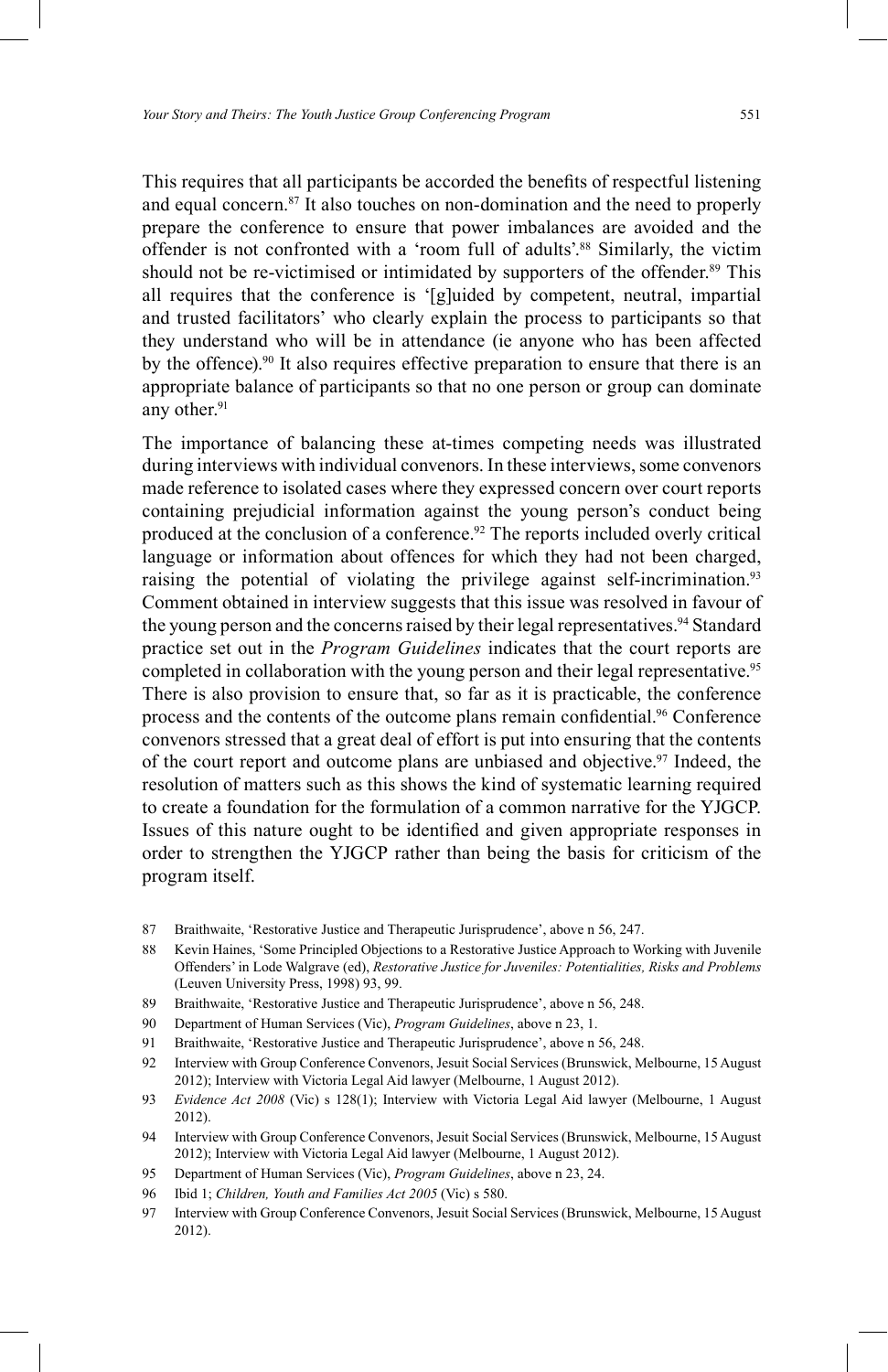Only once these basic procedural safeguards are ensured can the conferencing process hope to deliver on more complex restorative values which Braithwaite has suggested are capable of being 'trumped' by the need to ensure empowerment and non-domination for participants. 98

These more complex 'second tier' values touch on the emotional experience of participants and the process which the conference adopts in order to encourage 'transformative outcomes' that promote the 'healing of the victim' and the 'reintegration of the offender'. 99 Braithwaite might equate this with the restoration of things like human dignity, damaged human relationships and communities.<sup>100</sup>

In the course of the interviews, a number of participants touched on this issue.<sup>101</sup> They explained that the group as a whole may move from a point of conflict to cooperation, complicating traditional understandings of 'reintegrative shaming', a key concept underlying the YJGCP.<sup>102</sup> Traditionally, re-integrative shaming was understood as applying only to the emotional development of the young person or offender. 103 The theory posits that societies will experience a reduction in crime rates if the behaviour which constitutes the physical element of the offence is considered by society as shameful.

Shaming, however, must not descend into stigmatisation and should instead be expressed in a way which encourages the offender to refrain from such behaviour in the future.<sup>104</sup> The offender should be treated as an otherwise good person who has done the wrong thing in this instance. The 'reintegration' inherent in this theory occurs when the offender gains insight into his or her own behaviour. 105

However, David Moore explained in interview that, for want of a better phrase, participants sometimes experience a kind of 'emotional contagion'. 106 This can be harnessed by a skilful convenor to facilitate a common experience of reintegration where the participants collectively experience an emotional shift from conflict to cooperation. 107

This 'co-evolution of theory and practice' shows that while the goals of reintegration and rehabilitation are noble ones, they are not necessarily achievable in every conference. 108 Service-providers therefore must be aware of the conditions

- 98 Braithwaite, 'Restorative Justice and Therapeutic Jurisprudence', above n 56, 250.
- 99 Department of Human Services (Vic), *Program Guidelines*, above n 23, 2.
- 100 Braithwaite, 'Restorative Justice and Therapeutic Jurisprudence', above n 56, 250.
- 101 Interview with David Moore (Melbourne, 21 July 2012); Interview with Management Staff, Department of Human Services (Vic) (50 Lonsdale St, Melbourne, 26 July 2012).
- 102 See generally John Braithwaite, *Crime, Shame and Reintegration* (Cambridge University Press, 1989); Interview with Management Staff, Department of Human Services (Vic) (50 Lonsdale St, Melbourne, 26 July 2012).
- 103 Interview with David Moore (Melbourne, 21 July 2012); Interview with Management Staff, Department of Human Services (Vic) (50 Lonsdale St, Melbourne, 26 July 2012).
- 104 See generally Trotter and Evans, above n 5, 255.
- 105 See generally Braithwaite, *Crime, Shame and Reintegration*, above n 102.
- 106 Interview with David Moore (Melbourne, 21 July 2012).
- 107 Interview with David Moore (Melbourne, 21 July 2012); Interview with Management Staff, Department of Human Services (Vic) (50 Lonsdale St, Melbourne, 26 July 2012).
- 108 Interview with David Moore (Melbourne, 21 July 2012).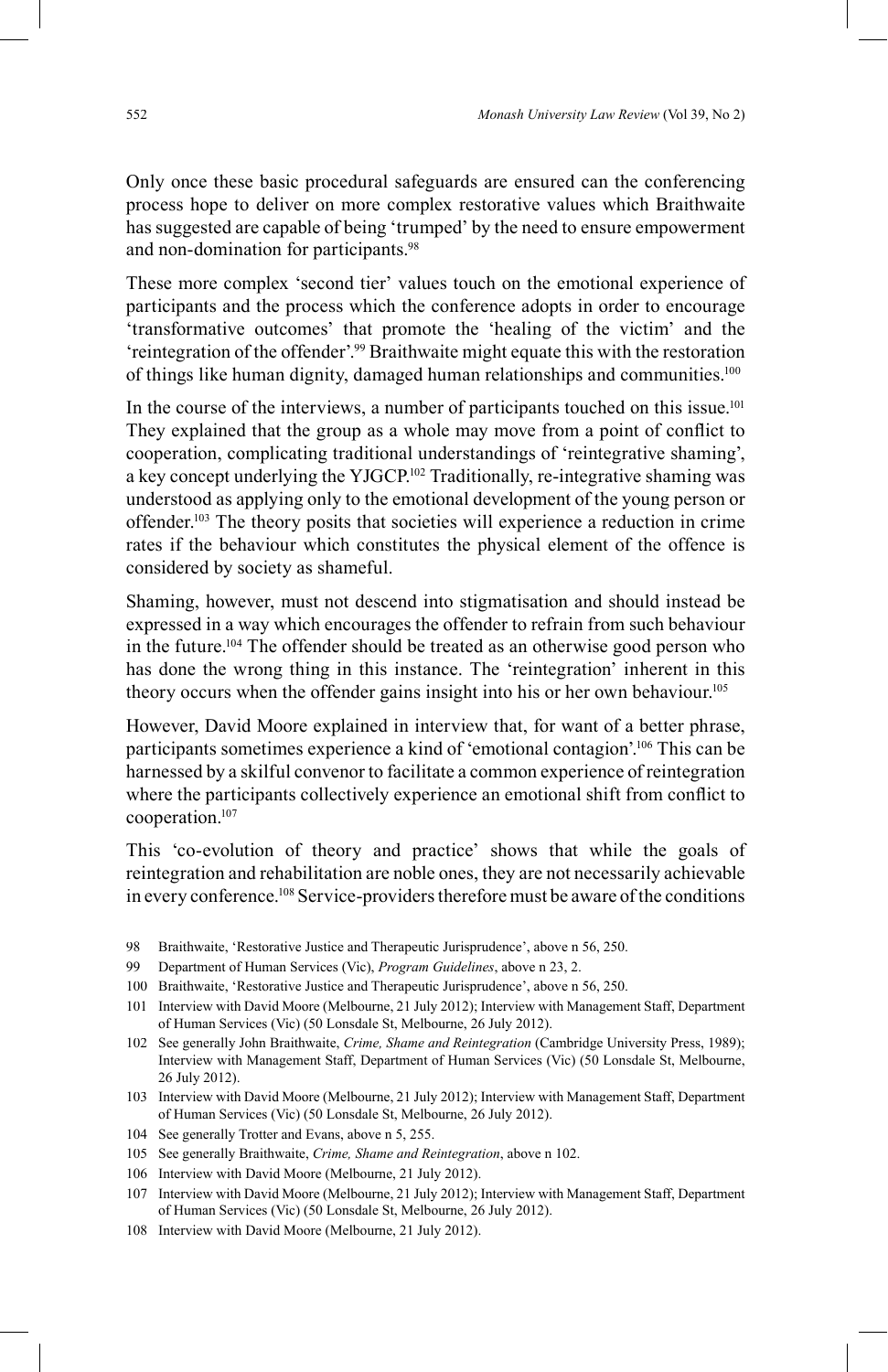precedent to achieving these outcomes as well as being in a position to explain the process to participants in a way which makes them aware of the conditions and of the outcomes that the conference can be expected to generate.

An important point here is the need to avoid falling prey to the ""nirvana" story'<sup>109</sup> of group conferencing — a rosy perception of a meeting between all affected parties in which a genuine apology is given and received, and the relationship between victim and offender is restored. In developing a narrative for the YJGCP, it is vital that all parties involved are telling the same story to participants and that story must give a realistic appraisal of the process. Indeed, Daly has suggested that '[w]ith respect to youth justice conferencing,<sup>110</sup> extraordinary tales of repair and goodwill may occur, but we should not expect them to occur as frequently as [some of] the advocates would have us think'.<sup>111</sup>

This is arguably reflected in the modest goals set for the YJGCP in its governing legislation. 112 At a departmental level, the need to give participants a realistic understanding of what the process will or may achieve is also recognised.<sup>113</sup> Participants need to understand that because of the nature of the YJGCP as a diversionary program for the young person, it is a tool in the armoury of the court to address the young person's offending behaviour. This point was regularly raised in interviews.<sup>114</sup>

While facilities are present to support victims, and the conferencing *process* may sometimes have the effect of meeting some of Braithwaite's restorative goals, DHS management staff emphasised that the YJGC *program* itself is oriented towards the young person with a view to helping them develop insight into their own behaviour and discourage further, or more serious, offending in the future.<sup>115</sup> This is a vital distinction and one which must be understood by all service-providers and stakeholders so it can be communicated effectively to participants.

This does nothing to undermine this article's earlier reflections concerning the emotional experience of participants in the YJGCP. Rather, it emphasises the need for a common and consistent narrative. This sets the scene for more frequent delivery on restorative values by ensuring that no participant has their expectations disappointed. It may also boost the ordinarily low participation by

- 109 Kathleen Daly, 'Restorative Justice: The Real Story' (2002) 4 *Punishment & Society* 55, 70.
- 110 This is not a direct reference to the YJGCP.
- 111 Daly, 'Restorative Justice: The Real Story', above n 109, 72.
- 112 *Children, Youth and Families Act 2005* (Vic) s 415(4). See further Daly's comment that 'we should expect modest results' from restorative justice initiatives: Daly, 'The Limits of Restorative Justice', above n 71, 142–3.
- 113 Interview with Management Staff, Department of Human Services (Vic) (50 Lonsdale St, Melbourne, 26 July 2012).
- 114 Ibid; Interview with Group Conference Convenors, Jesuit Social Services (Brunswick, Melbourne, 15 August 2012).
- 115 Interview with Management Staff, Department of Human Services (Vic) (50 Lonsdale St, Melbourne, 26 July 2012); Interview with Youth Justice Court Advice Worker, Department of Human Services (Vic) (Dandenong, 27 August 2012); Interview with Group Conference Convenors, Jesuit Social Services (Brunswick, Melbourne, 15 August 2012).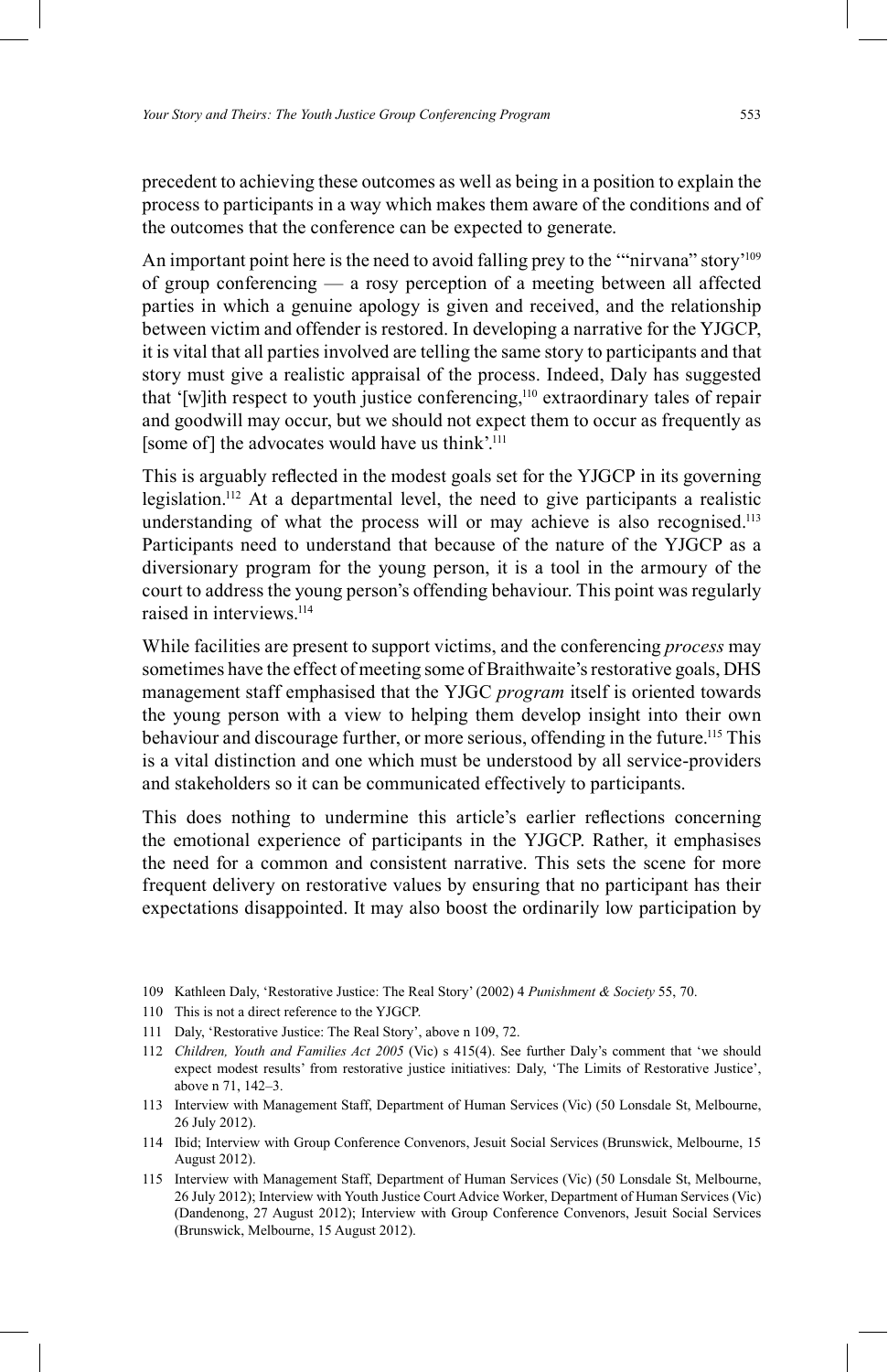victims and their families.<sup>116</sup> Research<sup>117</sup> and comments made in interviews by various participants<sup>118</sup> suggests that this is partially attributable to negative or incomplete explanations of the program from police informants in previous years of the YJGCP's operation.

Conference convenors explained in interviews that the presence of the victim, or at least their involvement through the medium of victim support agencies, is a key factor in the process meeting its goals. 119 However, while victim participation overall has remained very high over much of the life of the program, participation through the actual presence of the victim is significantly lower. Between 2003 and 2005, overall victim participation in the Metro region dropped from 100 per cent to 91 per cent.<sup>120</sup> In 2009 overall participation stood at around 80 per cent<sup>121</sup> and rose to 86 per cent in 2010. 122 However, where available, the data shows that the percentage of conferences physically attended by victims, as opposed to a victim representative, was 52 per cent in 2009<sup>123</sup> and 2010.<sup>124</sup>

## **V GIVING VOICE TO RESTORATIVE VALUES**

It is vital for the service-provider to have a clear appreciation of the specific needs of each participant, as this enables them to ensure that all parties enter the conference with a common understanding of what the YJGCP might be able to achieve in relation to meeting these needs. As mentioned above, the *Program Guidelines* mandate a process which '[f]ocuses on [the] needs' that have arisen as a result of the 'emotional, material and consequential harm' caused by the offence.125 However, the *Guidelines* also posit that the conferencing process 'cannot be expected to meet all the personal and collective needs of those engaged in it'. 126

This last qualification has two components. The first and most obvious is that, as a process which is complementary to the criminal justice system, the YJGCP

- 119 Interview with Group Conference Convenors, Jesuit Social Services (Brunswick, Melbourne, 15 August 2012).
- 120 Keating and Barrow, above n 8, 34.
- 121 Law Reform Committee, above n 8, 281.
- 122 Department of Human Services (Vic), 'Review of the Youth Justice Group Conferencing Program', above n 6, 34.
- 123 Law Reform Committee, above n 8, 281.
- 124 Department of Human Services (Vic), 'Review of the Youth Justice Group Conferencing Program', above n 6, 34.
- 125 Department of Human Services (Vic), *Program Guidelines*, above n 23, 1.
- 126 Ibid 2.

<sup>116</sup> See, eg, *Phase 1 Report*, above n 8, 102–3; Law Reform Committee, above n 8, 281–7; Department of Human Services (Vic), 'Review of the Youth Justice Group Conferencing Program', above n 6, 33.

<sup>117</sup> *Phase 1 Report*, above n 8, 98; Law Reform Committee, above n 8, 284; Department of Human Services (Vic), 'Review of the Youth Justice Group Conferencing Program', above n 6, 67.

<sup>118</sup> Interview with David Moore (Melbourne, 21 July 2012); Interview with Management Staff, Department of Human Services (Vic) (50 Lonsdale St, Melbourne, 26 July 2012); Interview with Group Conference Convenors, Jesuit Social Services (Brunswick, Melbourne, 15 August 2012).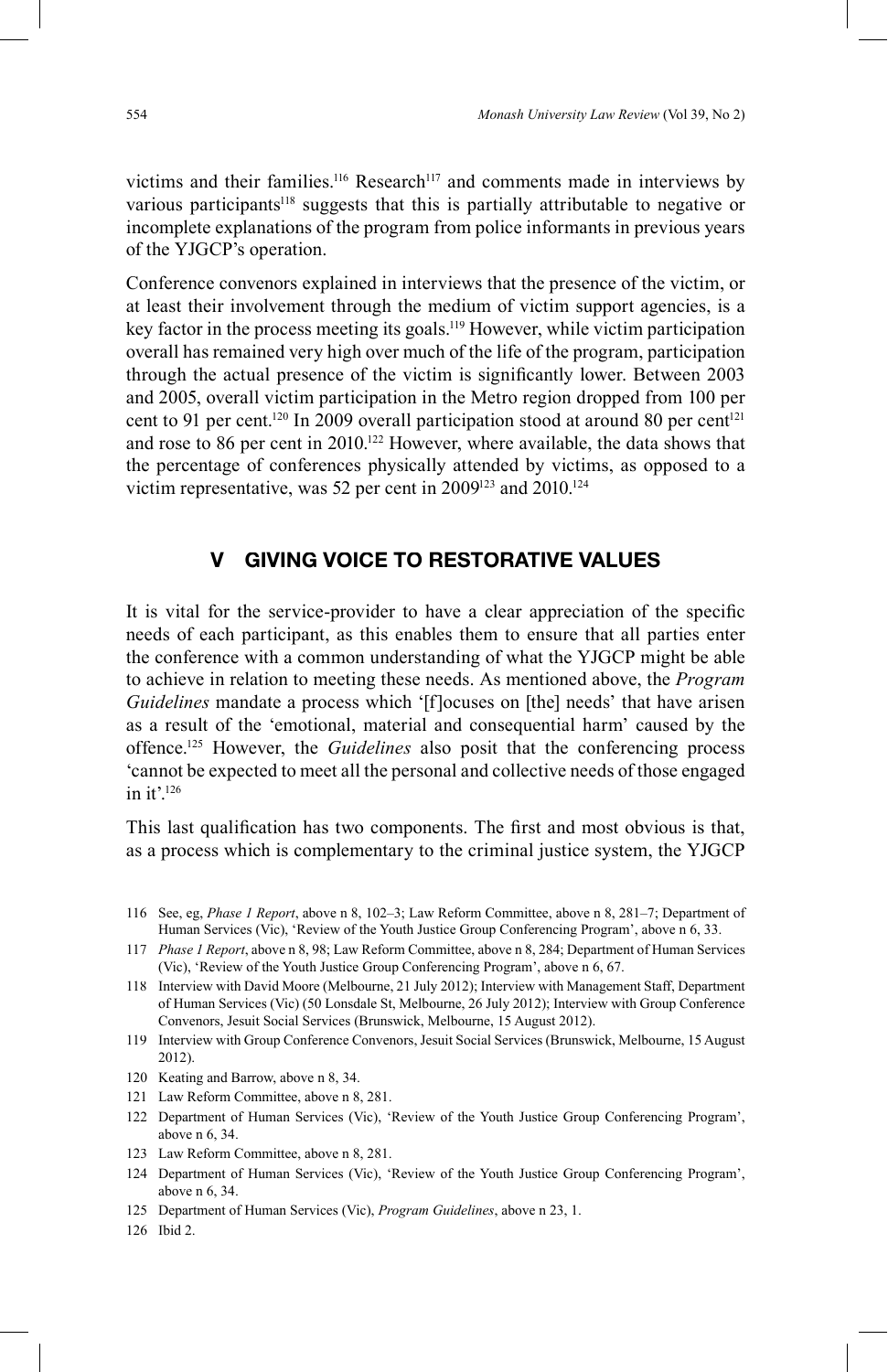cannot meet the retributive needs of the victim. 127 Nor can it be expected to resolve the whole dispute or to completely restore the relationship between the parties. 128 This is a consequence of the symbiotic relationship between the YJGCP and the court system. The Children's Court controls entry into the program, which is designed to work alongside judicial mechanisms as a pre-sentence option.

The second component to the needs of the participants is more basic. It relates to the needs arising out of the commission of the offence. These may range from a victim's need for vindication or recovery of compensation, to the need of a young person's family to understand why their child is behaving in the way they are.129 Many interview participants explained, however, that the needs of each participant are multifaceted and dependent on the individual. 130 It is the task of the convenor to meet with participants and identify these needs with respect to each conference they run. 131

It is vital for participants to be given a realistic appraisal about which (if any) of the needs identified are likely to be addressed in the conference. They must also be aware of its emotionally challenging nature. In the case of the young offender, several interview participants highlighted that being placed in a situation where one is called upon to explain one's actions, to confront the victim and to hear how the offence affected them is often trying. 132 This complicates perspectives of the YJGCP as a 'soft option'.

The process may be particularly taxing for young people with more complex backgrounds. Comment was made in interviews that the process may be illequipped to address the often multifaceted needs underlying the offence.<sup>133</sup> Indeed, one participant suggested that for such individuals, conferencing may simply be inappropriate. <sup>134</sup> One convenor raised the same issue in relation to cases involving 'family violence or long term domestic issues', and this comment was echoed by another. 135 In such cases the restorative values outlined above may be more difficult to realise. However, it is important to note that the YJGCP is not

- 128 Cf Braithwaite, 'Restorative Justice and Therapeutic Jurisprudence', above n 56, 252 *contra* Daly, 'The Limits of Restorative Justice', above n 71.
- 129 Interview with Youth Justice Court Advice Worker, Department of Human Services (Vic) (Dandenong, 27 August 2012).
- 130 Ibid; Interview with Group Conference Convenors, Jesuit Social Services (Brunswick, Melbourne, 15 August 2012); Interview with David Moore (Melbourne, 21 July 2012).
- 131 Interview with Youth Justice Court Advice Worker, Department of Human Services (Vic) (Dandenong, 27 August 2012); Interview with Group Conference Convenors, Jesuit Social Services (Brunswick, Melbourne, 15 August 2012).
- 132 Interview with Youth Justice Court Advice Worker, Department of Human Services (Vic) (Dandenong, 27 August 2012); Interview with Group Conference Convenors, Jesuit Social Services (Brunswick, Melbourne, 15 August 2012); Interview with David Moore (Melbourne, 21 July 2012).
- 133 Interview with Victoria Legal Aid lawyer (Melbourne, 1 August 2012); Interview with Group Conference Convenors, Jesuit Social Services (Brunswick, Melbourne, 15 August 2012).
- 134 Interview with Victoria Legal Aid lawyer (Melbourne, 1 August 2012).
- 135 Interview with Group Conference Convenors, Jesuit Social Services (Brunswick, Melbourne, 15 August 2012).

<sup>127</sup> Howard Zehr, *Changing Lenses: A New Focus for Crime and Justice* (Herald Press, 3<sup>rd</sup> ed, 2005) 210.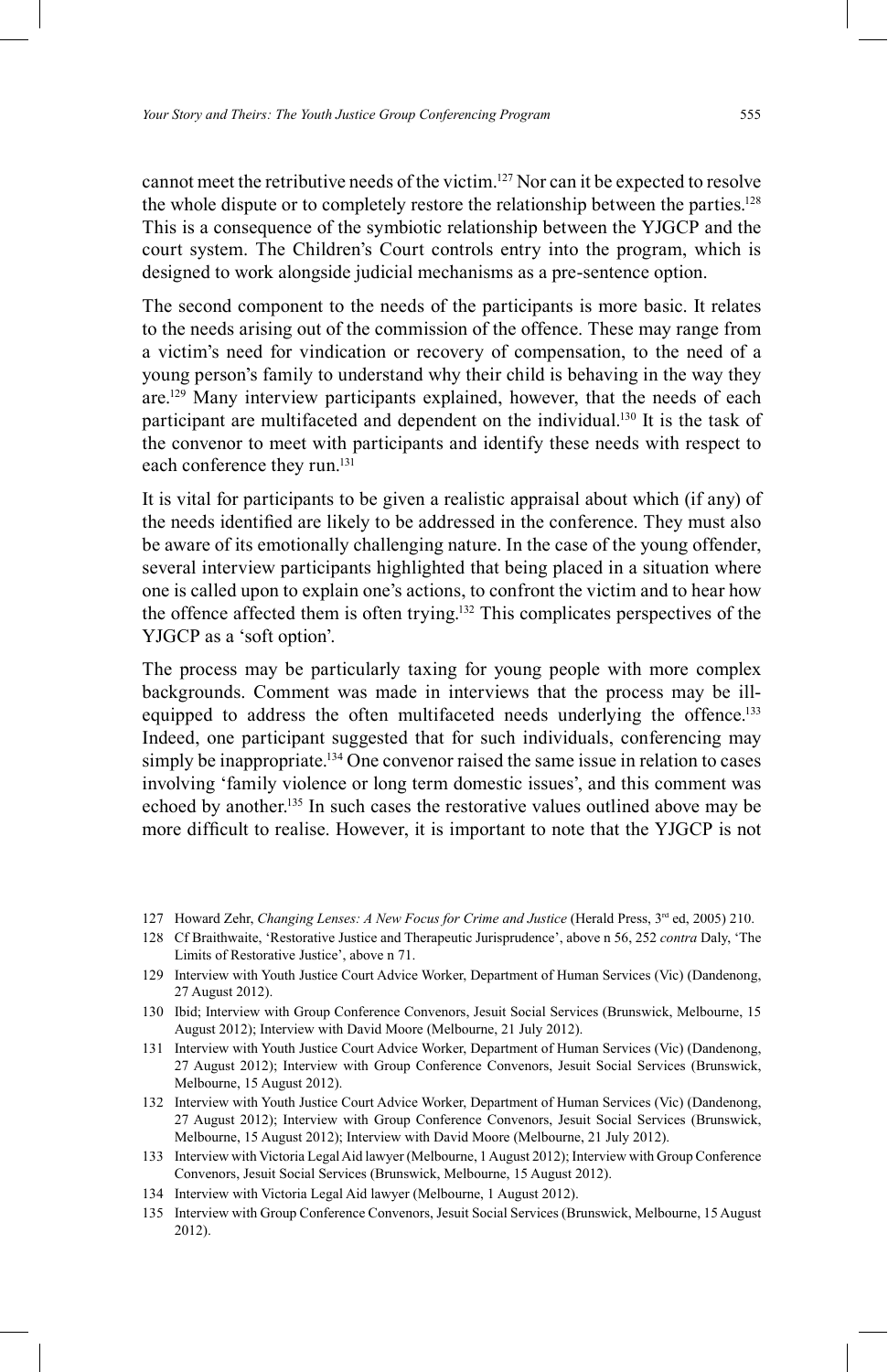designed as a panacea. This article acknowledges that the program is one of many tools available for dealing with complex cases such as these.

However, the comments above highlight the importance of identifying the needs of participants early so as to determine which of them, if any, can be met by the conferencing process and whether participation in the YJGCP is advisable.<sup>136</sup> This occurs in the context of a program which is designed primarily to address the offending behaviour of the young person. That focus must be clearly explained to all participants insofar as it impacts on the YJGCP's ability to meet their individual needs.

Based on the foregoing discussion, we can see that while the YJGCP seeks to meet certain goals as a restorative process, we can expect only some of these to be achieved in any given conference. In order to meet some of those more complex outcomes, several interview participants<sup>137</sup> felt that certain minimum goals must be achieved — such as non-domination and empowerment<sup>138</sup> — in the conference process in order to generate the sort of restorative outcomes that are set out for it. Conference participants must be told that while these basic 'first tier' values can be largely guaranteed, not all of their needs arising from the offence will be met. The presence of such explanatory mechanisms may help increase participation levels and allow for some of the more complex values to be achieved because it avoids the frustration arising from a late realisation that one's expectations will not be met. In interview, a member of DHS management staff noted the possibility of this frustration, particularly on the part of a victim who expects proportionate financial compensation for the harm caused to them.<sup>139</sup>

This explanation is delivered to participants from a number of service-providers: a police informant contacts victims, while the young offender deals mainly with their legal representative, the YJ worker and the conference convenor. <sup>140</sup> In order for participants to have a realistic appreciation of the operation of the YJGCP, the needs on which the conferencing process might deliver and the consequent limitations of that process, each service-provider must be telling the same story about the program. While each party may give a different emphasis,<sup>141</sup> the message to participants should be consistent.

<sup>136</sup> Interview with Victoria Legal Aid lawyer (Melbourne, 1 August 2012); Interview with Youth Justice Court Advice Worker, Department of Human Services (Vic) (Dandenong, 27 August 2012).

<sup>137</sup> Interview with Management Staff, Department of Human Services (Vic) (50 Lonsdale St, Melbourne, 26 July 2012); Interview with David Moore (Melbourne, 21 July 2012).

<sup>138</sup> See generally Braithwaite, 'Restorative Justice and Therapeutic Jurisprudence', above n 56.

<sup>139</sup> Interview with David Moore (Melbourne, 21 July 2012); Interview with Management Staff, Department of Human Services (Vic) (50 Lonsdale St, Melbourne, 26 July 2012).

<sup>140</sup> Law Reform Committee, above n 8, 202–7.

<sup>141</sup> Interview with Youth Justice Court Advice Worker, Department of Human Services (Vic) (Dandenong, 27 August 2012); Interview with Victoria Legal Aid lawyer (Melbourne, 1 August 2012); Interview with Group Conference Convenors, Jesuit Social Services (Brunswick, Melbourne, 15 August 2012).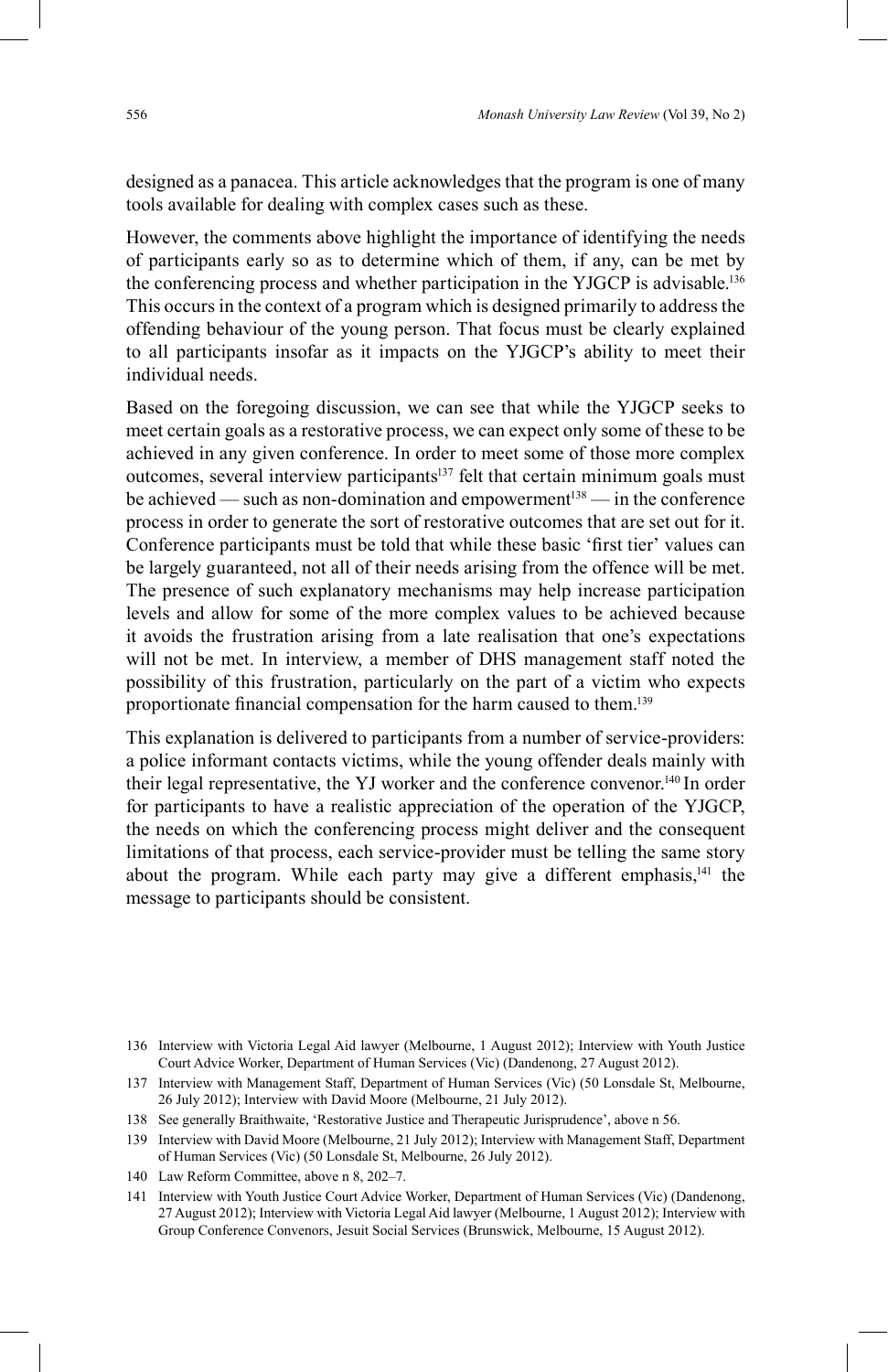### **A** *Results of Previous Studies and Findings from Interviews*

The need for a consistent message delivered by all service-providers has not been directly investigated in the six reviews of the YJGCP which have been conducted since its inception. However, a number of their findings weigh on some of the issues identified above. The following section sets out these as background to the tentative conclusions which the researcher seeks to draw from the interviews conducted. It is argued that the findings enunciated below can be understood as bolstering the case for a common narrative in the YJGCP.

#### **1** *First Contact with Participants*

The suitability assessment conducted by the YJ worker is, aside from any informal meeting between the YJ worker and the young person, their family or their legal representative,<sup>142</sup> commonly the first time that these participants are told about the YJGCP. DHS management staff explained in interview that this meeting plays a key role in generating referrals to the program by raising it in circumstances where it might not otherwise have been considered.<sup>143</sup> In interview a YJ worker explained that she envisaged her role here as ensuring that the young person gives informed consent to participate and understands what will be required of them if they choose to take part in the conference. 144

All reviews of the YJGCP have recommended increased recognition and formalisation of the role played by the YJ workers in this sense.<sup>145</sup> A 2006 review specifically recommended that increased support be given to YJ workers.<sup>146</sup> These resources should include adequate training and hand-over procedures to ensure a commonality of program and process knowledge among YJ workers.<sup>147</sup> This seems to have been recognised at a departmental level,<sup>148</sup> with YJ workers taking part in the yearly convenor training.<sup>149</sup>

The young person's legal representative also has a key role to play at this stage in providing legal advice to their client about how the YJGCP interacts with the ordinary court processes and the legal consequences of participation and nonparticipation. 150 In interview, a lawyer from VLA explained that, for him, the role of the solicitor related to the provision of this information and, where appropriate, required stepping in if the conferencing process became unfair. Lawyers should

- 142 Department of Human Services (Vic), *Program Guidelines*, above n 23, 6.
- 143 Interview with Youth Justice Court Advice Worker, Department of Human Services (Vic) (Dandenong, 27 August 2012).
- 144 Ibid. See also Keating and Barrow, above n 8, 7.
- 145 See, eg, *Phase 1 Report*, above n 8, 111; Law Reform Committee, above n 8, 269.
- 146 Keating and Barrow, above n 8, 5.
- 147 *Phase 1 Report*, above n 8, 100.
- 148 Interview with Management Staff, Department of Human Services (Vic) (50 Lonsdale St, Melbourne, 26 July 2012).
- 149 Interview with David Moore (Melbourne, 21 July 2012); Interview with Management Staff, Department of Human Services (Vic) (50 Lonsdale St, Melbourne, 26 July 2012).
- 150 Interview with Victoria Legal Aid lawyer (Melbourne, 1 August 2012).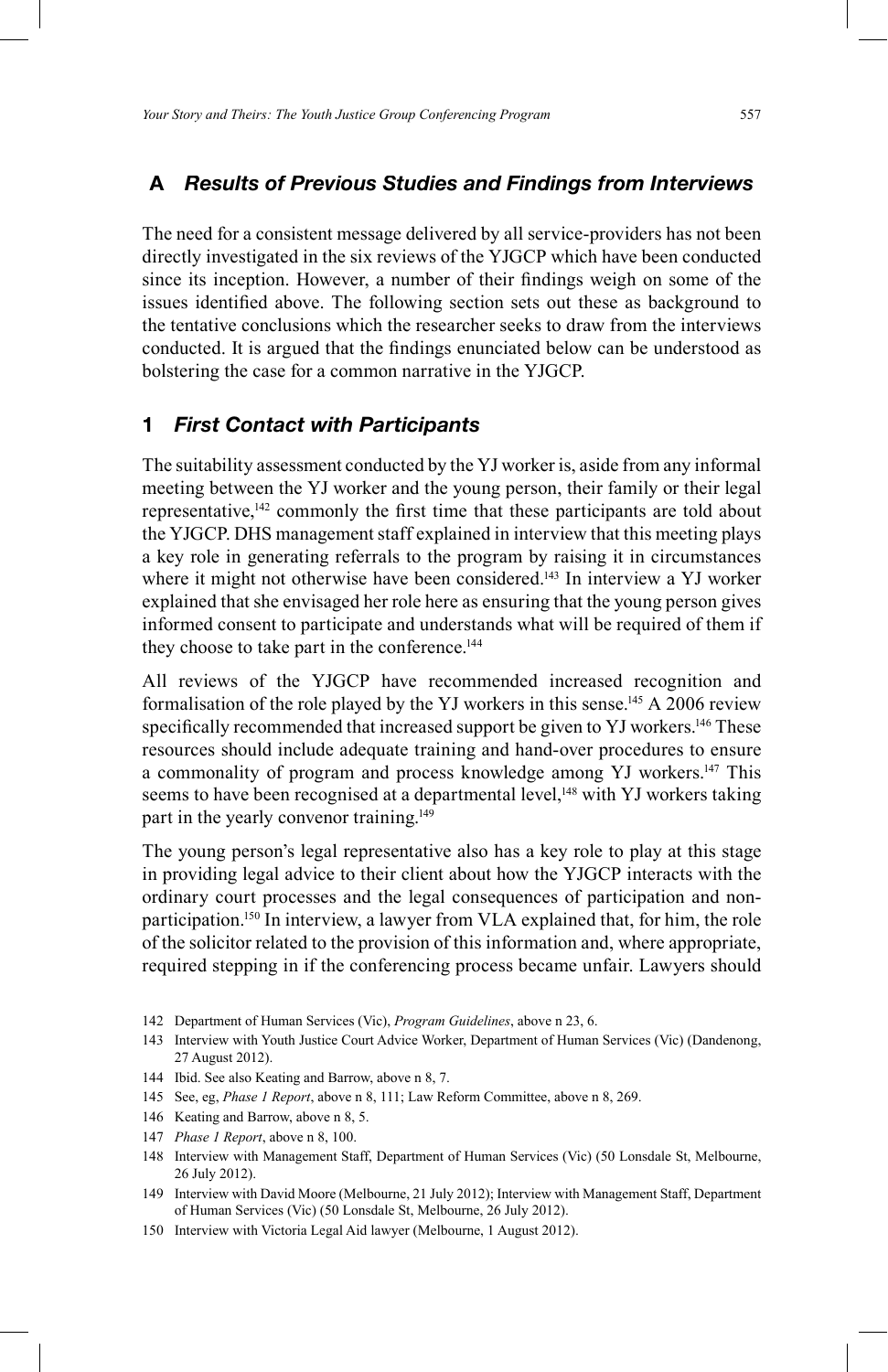also be 'active in contributing to the outcome plan' in terms of ensuring its contents are not prejudicial to the client. 151

Because legal representatives are generally the primary source of legal advice and information for the young person, the need for them to receive training in the YJGCP is well documented. 152 Research suggests that although VLA takes part in the State-Wide Advisory Committee, which sets policy objectives and guidelines for the YJGCP and gives presentations at the yearly training provided by DHS for convenors, 153 no direct training in the YJGCP is provided to lawyers. 154

A final key party in the initial stages of the YJGCP is the police informant who has the responsibility of contacting the victim to ask if they wish to participate in a conference. Reflections obtained during interviews and a 1997 review of the YJGCP<sup>155</sup> suggest that the way police characterise and explain the program to victims is of great importance. Several interview participants felt that if a police informant makes cynical suggestions about the process to victims, there is a real risk that victim participation in the conferencing process will decline. 156 This has been shown to limit the restorative potential of the conferencing process. 157

It appears that this issue is currently being addressed through a partnership between Victoria Police and various victim support agencies who will take up the responsibility of making first contact with victims.<sup>158</sup> This is just one of many ways in which Victoria Police is seeking to improve relations with young people. 159

### **2** *Adjournment and Referral*

The willingness of a Magistrate to refer a matter to conferencing depends to a large extent on their attitude to the YJGCP. Indeed, the central importance of an appropriate level of understanding about the YJGCP among the judiciary and

158 Ibid.

<sup>151</sup> Ibid.

<sup>152</sup> *Phase 1 Report*, above n 8, 111–12; Law Reform Committee, above n 8*,* 268–9; Department of Human Services (Vic), 'Review of the Youth Justice Group Conferencing Program', above n 6, 66.

<sup>153</sup> Interview with David Moore (Melbourne, 21 July 2012); Interview with Management Staff, Department of Human Services (Vic) (50 Lonsdale St, Melbourne, 26 July 2012); Interview with Victoria Legal Aid lawyer (Melbourne, 1 August 2012).

<sup>154</sup> Interview with Victoria Legal Aid lawyer (Melbourne, 1 August 2012).

<sup>155</sup> Interview with David Moore (Melbourne, 21 July 2012); Interview with Group Conference Convenors, Jesuit Social Services (Brunswick, Melbourne, 15 August 2012); Interview with Youth Justice Court Advice Worker, Department of Human Services (Vic) (Dandenong, 27 August 2012); Markiewicz et al, *Phase 1 Report*, above n 8.

<sup>156</sup> Interview with David Moore (Melbourne, 21 June 2012); Interview with Management Staff, Department of Human Services (Vic) (50 Lonsdale St, Melbourne, 26 July 2012); Interview with Victoria Legal Aid lawyer (Melbourne, 1 August 2012); Interview with Group Conference Convenors, Jesuit Social Services (Brunswick, Melbourne, 15 August 2012); Interview with Youth Justice Court Advice Worker, Department of Human Services (Vic) (Dandenong, 27 August 2012).

<sup>157</sup> Law Reform Committee, above n 8, 281–3.

<sup>159</sup> See, eg, Farah Farouque, 'McGorry Guides Police on Youth', *The Age* (Melbourne), 6 March 2012, 7.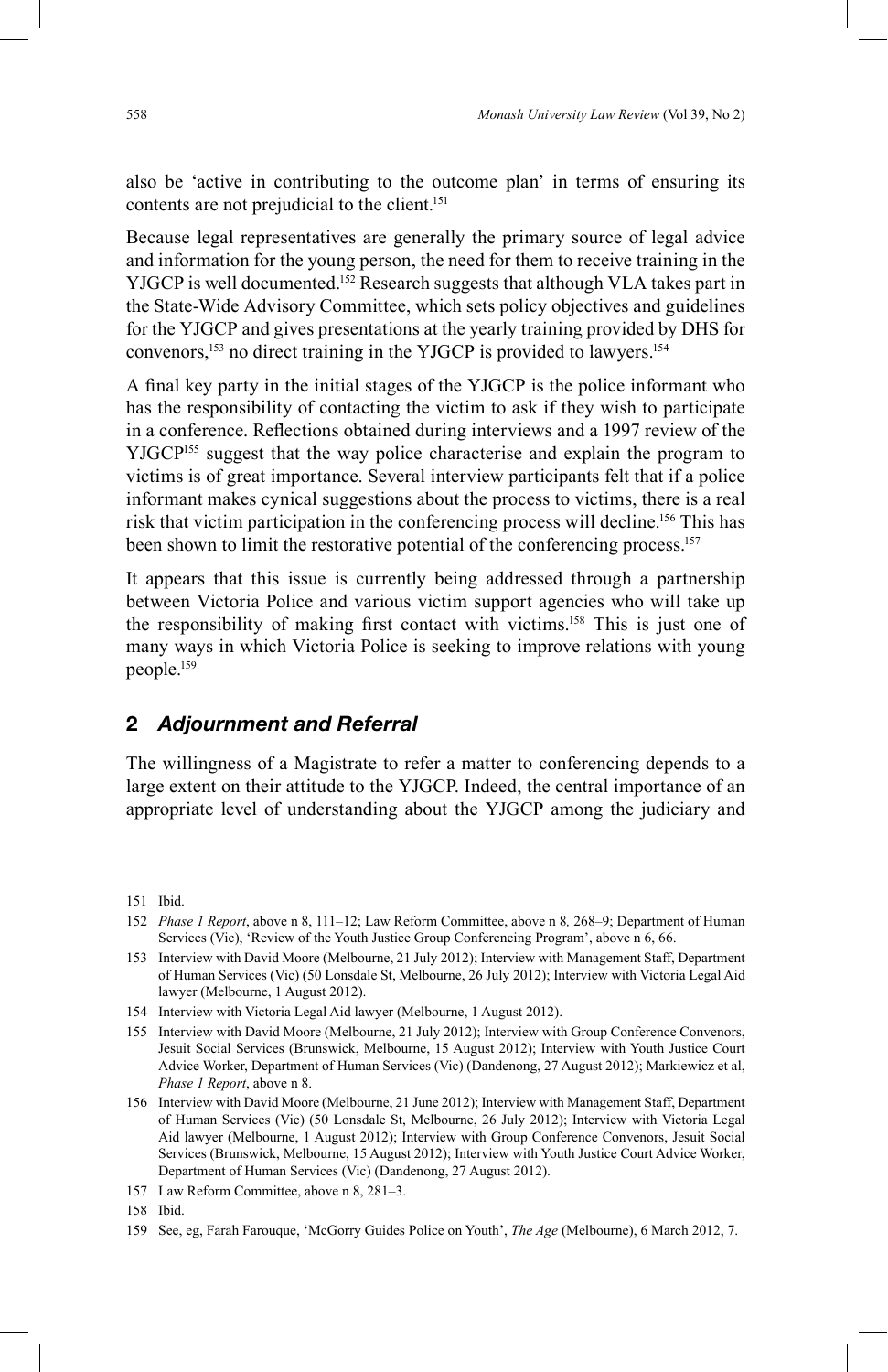magistracy at the Children's Court has been extensively documented. <sup>160</sup> While comments made in two interviews suggest that some have great appreciation for it, others appear to be more sceptical. 161

It has been previously recommended that the Judicial College of Victoria work in collaboration with DHS to deliver a training module to all Children's Court Magistrates. 162 This is important as the judiciary effectively controls access to the YJGCP163 and any lack of awareness of its characteristics and utility may have deleterious consequences for its continued operation. 164 At the time of writing, this remains a live issue and no such training has yet been provided.

In the event that the Magistrate does give approval for the young person to take part in the YJGCP,<sup>165</sup> the matter will be referred to one of the six agencies in Victoria who are recognised as approved conferencing service providers.<sup>166</sup>

#### **3** *Interactions between Participants and Conference Convenor*

The importance of the convenor's role in working with participants to prepare for the conference was recognised in interview. 167 The convenor is responsible for providing information about how the process will operate and serves an important function in preparing people for the emotional experience of conferencing. David Moore noted in interview that the work carried out by conference convenors is central to the capacity of restorative processes to deliver on their goals.<sup>168</sup> This has prompted calls for a recognised accreditation process.<sup>169</sup> It has also been suggested that all convenors should have appropriate formal training and experience in youth justice prior to commencing their work with the YJGCP.<sup>170</sup>

Furthermore, the Victorian Parliamentary Law Reform Committee has noted that the *Program Guidelines* make no provision for post-conference follow-up with victims aside from recommending a referral to a victim support agency in certain

- 160 *Phase 1 Report*, above n 8, 110–12; Keating and Barrow, above n 8, 5; Law Reform Committee, above n 8, 265.
- 161 Interview with Group Conference Convenors, Jesuit Social Services (Brunswick, Melbourne, 15 August 2012); Interview with Youth Justice Court Advice Worker, Department of Human Services (Vic) (Dandenong, 27 August 2012).
- 162 Law Reform Committee, above n 8, 265; see also Department of Human Services (Vic), 'Review of the Youth Justice Group Conferencing Program', above n 6, 66.
- 163 *Children, Youth and Families Act 2005* (Vic) s 414.
- 164 *Phase 1 Report*, above n 8, 110–11.
- 165 *Children, Youth and Families Act 2005* (Vic) s 414(1)(c).
- 166 Ibid s 480; Law Reform Committee, above n 8, 203, Figure 18. See also Department of Human Services (Vic), *Program Guidelines*, above n 23, 8.
- 167 Interview with Group Conference Convenors, Jesuit Social Services (Brunswick, Melbourne, 15 August 2012).
- 168 Interview with David Moore (Melbourne, 21 June 2012). See also Braithwaite, 'Restorative Justice and Therapeutic Jurisprudence', above n 56, 248.
- 169 Department of Human Services (Vic), 'Review of the Youth Justice Group Conferencing Program', above n 6, 65, 79; Law Reform Committee, above n 8*,* 12.
- 170 *Phase 1 Report*, above n 8, 100.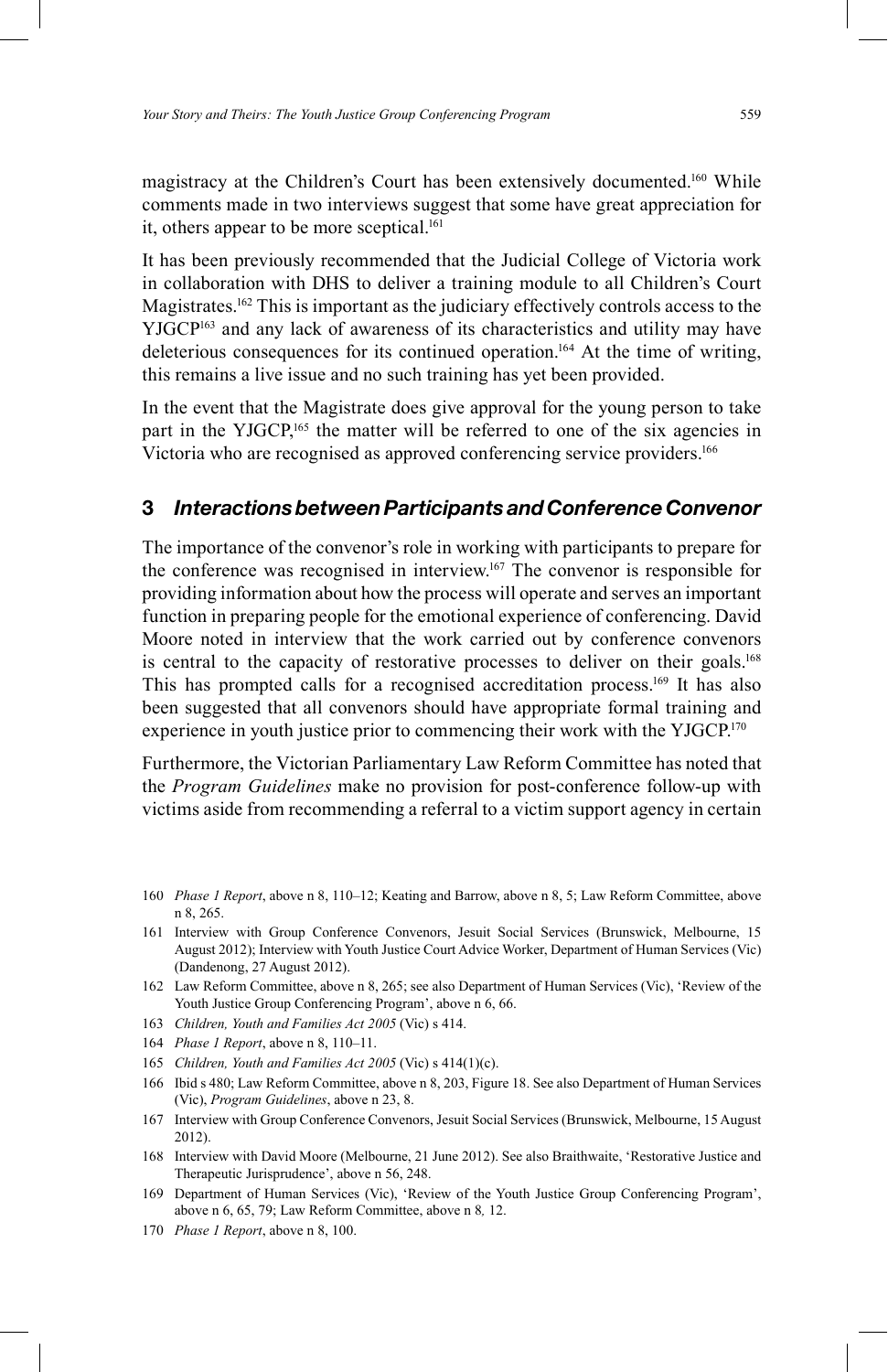circumstances.171 It was suggested that convenors be funded to make contact with victims after the conference to, among other things, identify and address any needs or concerns and seek feedback. 172 In interview, several participants noted that a proportion of the recent funding increase provided to the YJGCP will be used to address this by providing for a victim support agency to carry out followup contact with victims. 173

### **VI DEVELOPING A NARRATIVE FOR THE YJGCP**

The selected results from previous reviews of the program highlight some important ways in which a consistent narrative might be developed for the YJGCP. They demonstrate the need for consistency of knowledge among all service-providers and stakeholders on the mechanics of the program as well as the strengths and limitations of the conferencing process. This was confirmed in interview with several participants. 174

Indeed, a key drawback in the implementation of the YJGCP appears to be a lack of 'systematised' knowledge around these issues. 175 In interview, David Moore used this term to refer to the need for system learning: making a routine out of the years of experience which the conferencing process has generated so that key skills are not lost through staff attrition. 176 This distinction between the broader 'program' (from initial referral to the handing down of the sentence by the Magistrate) and the actual conferencing 'process' (as an element of the 'program') developed in interview with largely all participants. 177

It is submitted that this distinction is useful conceptually in allowing reference to clear elements of the YJGCP. However, it obscures the fact that the workability of the conferencing process is inextricably linked to the functionality of the YJGCP in a program sense. This was highlighted in interview with DHS management

- 171 Law Reform Committee, above n 8, 286. See also Department of Human Services (Vic), *Program Guidelines*, above n 23, 24–5.
- 172 Law Reform Committee, above n 8, 287.
- 173 Interview with David Moore (Melbourne, 21 June 2012); Interview with Management Staff, Department of Human Services (Vic) (50 Lonsdale St, Melbourne, 26 July 2012); Interview with Group Conference Convenors, Jesuit Social Services (Brunswick, Melbourne, 15 August 2012). See also Department of Human Services (Vic), *Diversion Program for Young Offenders*, above n 20.
- 174 Interview with David Moore (Melbourne, 21 June 2012); Interview with Management Staff, Department of Human Services (Vic) (50 Lonsdale St, Melbourne, 26 July 2012); Interview with Victoria Legal Aid lawyer (Melbourne, 1 August 2012); Interview with Group Conference Convenors, Jesuit Social Services (Brunswick, Melbourne, 15 August 2012); Interview with Youth Justice Court Advice Worker, Department of Human Services (Dandenong, 27 August 2012).
- 175 Interview with David Moore (Melbourne, 21 June 2012).
- 176 Ibid.
- 177 Ibid; Interview with Management Staff, Department of Human Services (Vic) (50 Lonsdale St, Melbourne, 26 July 2012); Interview with Victoria Legal Aid lawyer (Melbourne, 1 August 2012); Interview with Group Conference Convenors, Jesuit Social Services (Brunswick, Melbourne, 15 August 2012); Interview with Youth Justice Court Advice Worker, Department of Human Services (Vic) (Dandenong, 27 August 2012).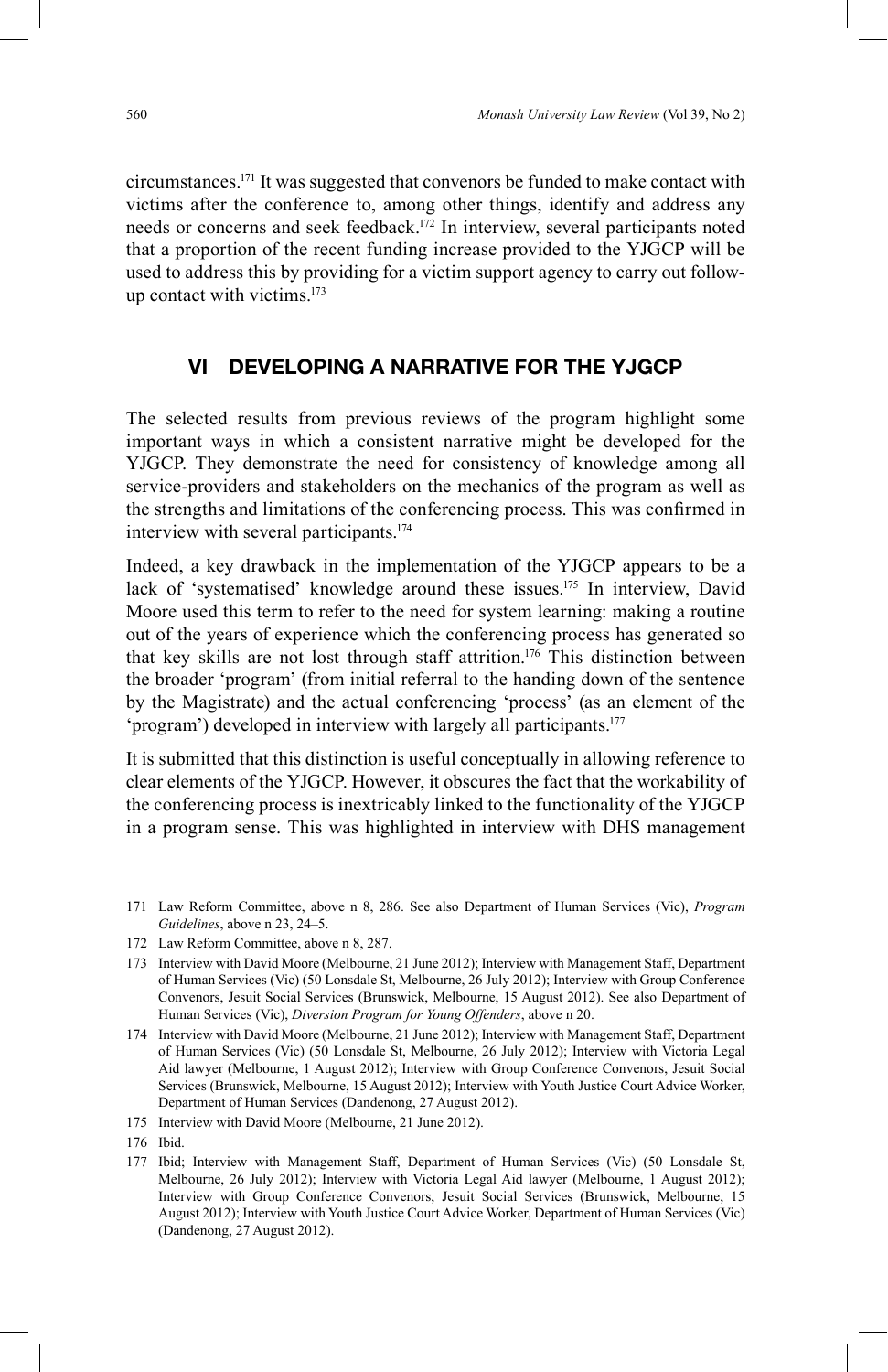staff.<sup>178</sup> The ability of the conference to operate as a restorative process will be significantly undermined if participants are not given a realistic appraisal of the operation of the process, its limitations and the needs on which it can be expected to deliver, as required by the *Program Guidelines*. 179

At a more basic level, if a Magistrate believes that conferencing is inappropriate for certain categories of offences based on a misconception about its nature and operation,<sup>180</sup> the number of referrals is likely to decline.<sup>181</sup> The same might be said of the role played by police informants.

It is plain from these reflections that the ability of the YJGCP to achieve its aims may be significantly undermined without a minimum degree of system knowledge about the program and its conferencing process. It is suggested that this would allow service-providers and stakeholders to comprehend the connection between the impact of pre-conference practices on the mental state of participants and the ability of the conferencing process to be restorative in the limited sense in which that term is used in the *Program Guidelines*. When raised directly in interview, this issue was described as 'problematic' 182 and, to a certain extent, it is beyond the expertise of the researcher to provide a definitive solution. However, identifying the root of some of these conflicting perspectives and suggesting a foundation for a common narrative may go some way towards generating much needed further discussion.

### **A** *Perspectives on YJGCP*

A key issue expressed by a number of participants centred on a lack of organisational awareness of the YJGCP's existence and the mechanics of the conferencing process. 183 A majority of conference convenors interviewed by the researcher expressed the view that, while some progress has been made in increasing awareness of the YJGCP, more needs to be done. 184 This comment highlights that, with staff attrition and the state-wide nature of the program, it is difficult to ensure that all service-providers and participants are aware of

- 180 As suggested in: Interview with Management Staff, Department of Human Services (Vic) (50 Lonsdale St, Melbourne, 26 July 2012); Interview with Victoria Legal Aid lawyer (Melbourne, 1 August 2012); Interview with Group Conference Convenors, Jesuit Social Services (Brunswick, Melbourne, 15 August 2012); Interview with Youth Justice Court Advice Worker, Department of Human Services (Vic) (Dandenong, 27 August 2012).
- 181 *Phase 1 Report*, above n 8, 98; Law Reform Committee, above n 8, 284; Department of Human Services (Vic), 'Review of the Youth Justice Group Conferencing Program', above n 6, 67.
- 182 Interview with Management Staff, Department of Human Services (Vic) (50 Lonsdale St, Melbourne, 26 July 2012).
- 183 Ibid; Interview with Group Conference Convenors, Jesuit Social Services (Brunswick, Melbourne, 15 August 2012); Interview with Youth Justice Court Advice Worker, Department of Human Services (Vic) (Dandenong, 27 August 2012).
- 184 Interview with Group Conference Convenors, Jesuit Social Services (Brunswick, Melbourne, 15 August 2012).

<sup>178</sup> Interview with Management Staff, Department of Human Services (Vic) (50 Lonsdale St, Melbourne, 26 July 2012).

<sup>179</sup> Department of Human Services (Vic), *Program Guidelines*, above n 23, 2.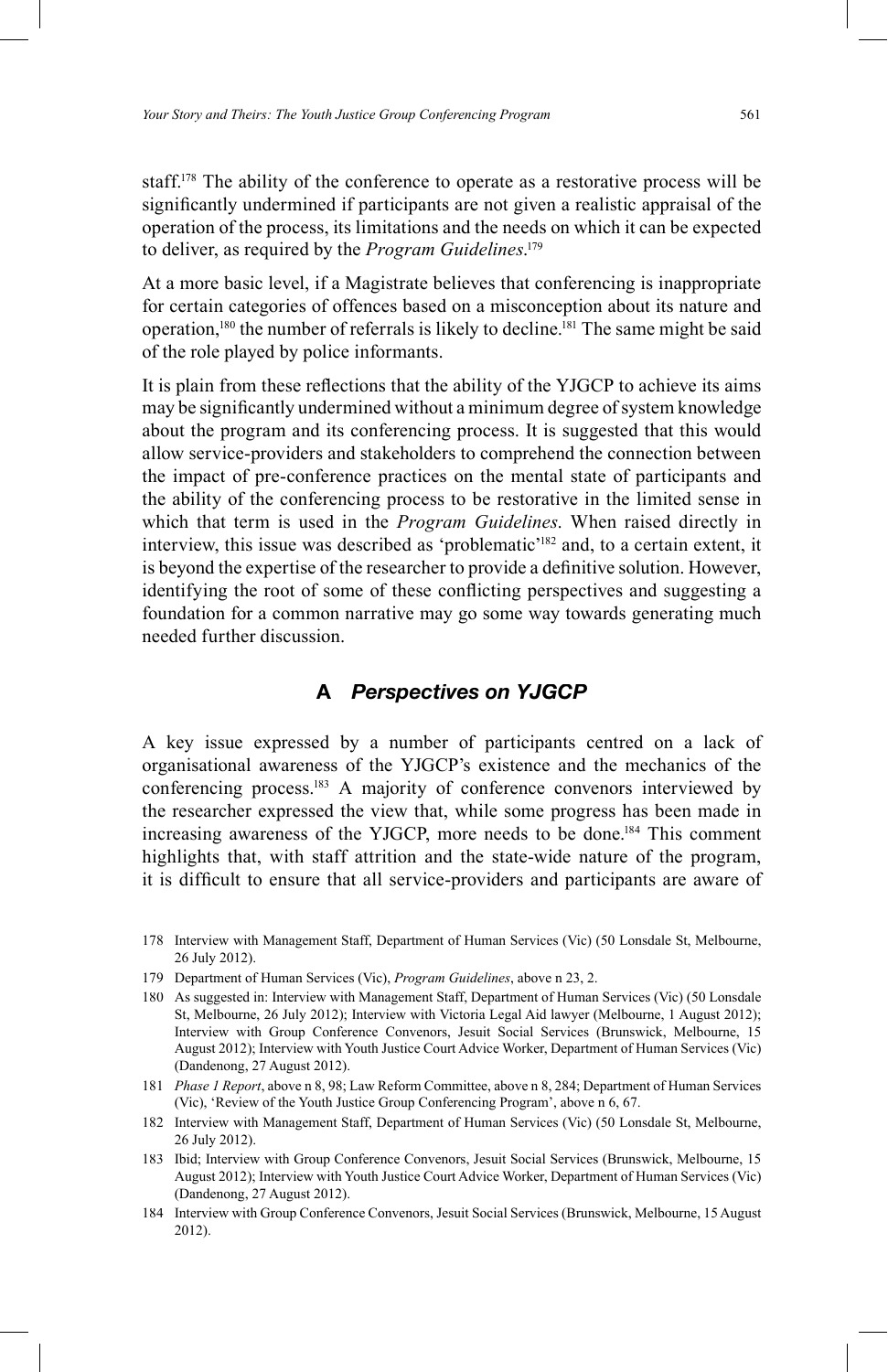the YJGCP and have an understanding of how it works in order to effectively explain it. 185 One DHS manager explained it as being akin to working on 'shifting sands'. <sup>186</sup> Even among those stakeholders who are aware of the program, research suggests that there is a significant divergence of attitudes towards it. $187$ 

Strong anecdotal evidence indicates a widely held perception that police informants tend to hold negative views of the YJGCP, seeing it as a 'soft option' for young offenders who lack sincerity and take part only in order to receive a lighter sentence.188 Representatives of Victoria Police were not interviewed for this article and so I cannot express an opinion on this point. There was also a perception that some Magistrates sitting in the Children's Court may lack a sufficient appreciation of the program and the types of cases for which it is suitable. 189 As with Victoria Police, it was not possible for me to interview members of the magistracy, so similarly no position on this matter will be expressed here.

These comments do however raise an important issue which came out of many of the interviews — a divergence of opinion as to the best way to define the appropriate target group for the YJGCP. 190 None of the interview participants said that the target group for the YJGCP should remain static, especially given the rise in the number of more serious offences<sup>191</sup> and crimes involving multiple co-offenders.192

However, there is divergence of opinion about the appropriateness of conferencing for young people with complex backgrounds and for young people with a disability. 193 This appeared to stem from the attitude that the relevant individual

- 186 Interview with Management Staff, Department of Human Services (Vic) (50 Lonsdale St, Melbourne, 26 July 2012).
- 187 Ibid; Interview with Group Conference Convenors, Jesuit Social Services (Brunswick, Melbourne, 15 August 2012); Interview with Youth Justice Court Advice Worker, Department of Human Services (Vic) (Dandenong, 27 August 2012).
- 188 Interview with David Moore (Melbourne, 21 June 2012); Interview with Management Staff, Department of Human Services (Vic) (50 Lonsdale St, Melbourne, 26 July 2012); Interview with Group Conference Convenors, Jesuit Social Services (Brunswick, Melbourne, 15 August 2012); Interview with Victoria Legal Aid lawyer (Melbourne, 1 August 2012); Interview with Youth Justice Court Advice Worker, Department of Human Services (Vic) (Dandenong, 27 August 2012).
- 189 Interview with Victoria Legal Aid lawyer (Melbourne, 1 August 2012); Interview with Group Conference Convenors, Jesuit Social Services (Brunswick, Melbourne, 15 August 2012); Interview with Youth Justice Court Advice Worker, Department of Human Services (Vic) (Dandenong, 27 August 2012); Law Reform Committee, above n 8, 263–5.
- 190 Interview with Youth Justice Court Advice Worker, Department of Human Services (Vic) (Dandenong, 27 August 2012). This has been an issue since the YJGCP's inception: *Phase 1 Report*, above n 8, 112–14.
- 191 Interview with Management Staff, Department of Human Services (Vic) (50 Lonsdale St, Melbourne, 26 July 2012); Interview with Group Conference Convenorss, Jesuit Social Services (Brunswick, Melbourne, 15 August 2012); Interview with Youth Justice Court Advice Worker, Department of Human Services (Vic) (Dandenong, 27 August 2012).
- 192 Law Reform Committee, above n 8, 315–33; Department of Human Services (Vic), 'Review of the Youth Justice Group Conferencing Program', above n 6, 71-2; Interview with Management Staff, Department of Human Services (Vic) (50 Lonsdale St, Melbourne, 26 July 2012); Interview with Group Conference Convenors, Jesuit Social Services (Brunswick, Melbourne, 15 August 2012).
- 193 Interview with Victoria Legal Aid lawyer (Melbourne, 1 August 2012). Cf Interview with Youth Justice Court Advice Worker, Department of Human Services (Vic) (Dandenong, 27 August 2012).

<sup>185</sup> Ibid.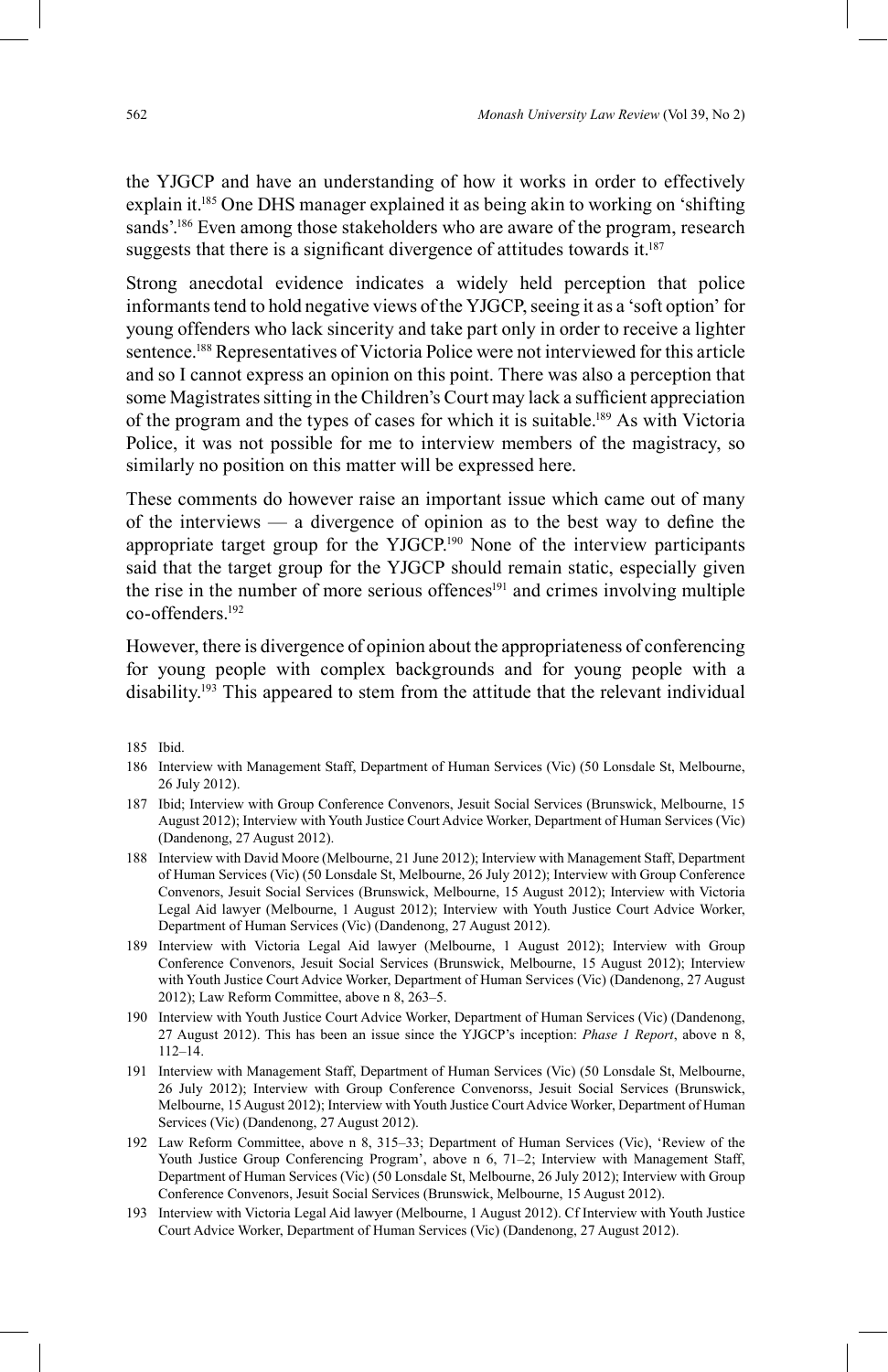took to suitability matters. One may take an expansive approach and assume that all eligible young people are suitable absent sufficient evidence to the contrary.<sup>194</sup> Conversely, one may approach the issue from a perspective which views certain young people as prima facie unsuitable. 195

This issue is perhaps more important than one might first think, as it goes to the assumptions which an individual makes as to what counts as a restorative process and the limitations of such a process. It is suggested that an expansive attitude to suitability suggests a view which casts the 'process' as encompassing not only the conference, but also the program elements which surround it, such as the preconference preparation with the convenor. It may be that simply going through the process of preparing for a conference and having to talk about the offence, explain one's behaviour and so on, can be viewed as delivering some of the restorative goals outlined above such as insight. This is so even if the conference is ultimately cancelled because the young person is found to be uncooperative or uncommunicative. This was also noted in interview.<sup>196</sup>

This expansive approach may be open to criticism on the basis that it increases the burden on service-providers who employ convenors by requiring them to spend time preparing for an ultimately futile conference. This may stretch resources without the benefit of increased funding, which is allocated based on the number of conferences completed. The consequence of this may be that administrative demands undermine the ability of convenors to put appropriate resources into preparing for other conferences and, in so doing, undermine the potential for the process to meet restorative goals. 197

Conversely, a more restricted approach to suitability suggests that a condition precedent to the conferencing process being restorative is that the young person is willing and able to participate — as emphasised in interview by a VLA lawyer.<sup>198</sup> This in turn touches on the concern which some interview participants expressed about a failure to engage with some young people. 199 In interview, a VLA lawyer explained that while participation by such a young person may be beneficial in a police sense, in that it may mean that they are less likely to re-offend, or may offend less seriously in the future, it will not be restorative in any real sense for the victim or other participants. 200 This would then undermine David Moore's hope for a collective emotional transformation through the conference.<sup>201</sup> However,

- 194 See, eg, Interview with Youth Justice Court Advice Worker, Department of Human Services (Vic) (Dandenong, 27 August 2012).
- 195 See, eg, Interview with Victoria Legal Aid lawyer (Melbourne, 1 August 2012).
- 196 Interview with Youth Justice Court Advice Worker, Department of Human Services (Vic) (Dandenong, 27 August 2012).
- 197 Kathleen Daly, 'Mind the Gap: Restorative Justice in Theory and Practice' in Andrew von Hirsch et al (eds), *Restorative Justice and Criminal Justice: Competing or Reconcilable Paradigms?* (Hart Publishing, 2003) 219, 232.
- 198 Interview with Victoria Legal Aid lawyer (Melbourne, 1 August 2012).
- 199 Ibid; Interview with Group Conference Convenors, Jesuit Social Services (Brunswick, Melbourne, 15 August 2012).
- 200 Interview with Victoria Legal Aid lawyer (Melbourne, 1 August 2012).
- 201 Interview with David Moore (Melbourne, 21 July 2012); Interview with Management Staff, Department of Human Services (Vic) (50 Lonsdale St, Melbourne, 26 July 2012).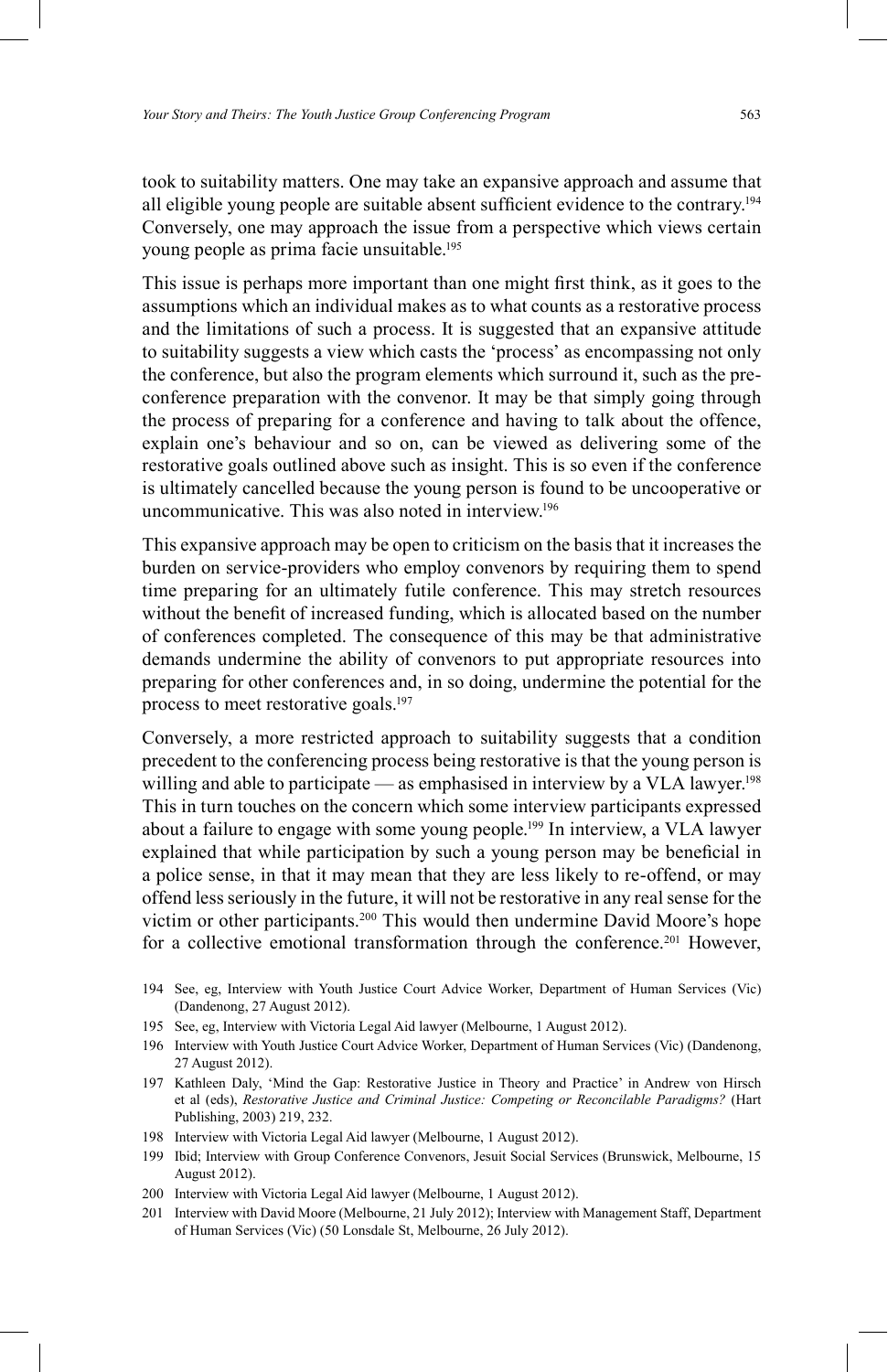there may be a concern that decisions based on value judgements such as this are subjective and may be made differently by different people.

These attitudinal subtleties are material for the purposes of this article because they go to the heart of the foundation upon which service-providers and stakeholders base their explanation of the program. Inconsistencies in attitude on the type of people who are suitable for conferencing may limit the restorative potential of the process. In turn, this may contribute to the problem concerning the negative perceptions existing in the community and among stakeholders about the utility of the YJGCP. The call for a common narrative is predicated upon a common understanding of what the program is trying to achieve and the people for whom it is best suited.

### **B** *Perspectives on YJGCP*

With these potential disagreements in outlook and narrative established, it is the intention of this article to make brief and tentative recommendation as to how these seemingly contrary approaches might be reconciled. The trend in referrals shows that the YJGCP is being deployed in response to increasingly complex matters involving more serious offences<sup>202</sup> and multiple offenders.<sup>203</sup> These circumstances throw the need for a consistent narrative into sharp focus.

Although DHS provides documentation specific to each type of participant (eg lawyers, victims etc), <sup>204</sup> it is unlikely that these are read by all participants and some convenors commented that these materials did not adequately explain the process. 205 Indeed, it has been argued that bureaucratic forms make certain assumptions about the relationship between the service user and the serviceprovider. 206 Although this discourse analysis argument cannot be pursued here, it draws attention to the point raised in interview by some convenors that restorative processes such as this often require individualised explanation, given that each participant is likely to have very specific needs arising out of the offence.207 Convenors also noted that conference participants' ethnic and cultural

<sup>202</sup> Law Reform Committee, above n 8, 321–7; Interview with Management Staff, Department of Human Services (Vic) (50 Lonsdale St, Melbourne, 26 July 2012); Interview with Group Conference Convenors, Jesuit Social Services (Brunswick, Melbourne, 15 August 2012); Interview with Youth Justice Court Advice Worker, Department of Human Services (Vic) (Dandenong, 27 August 2012). Service activity has increased in recent years: Department of Human Services (Vic), 'Review of the Youth Justice Group Conferencing Program', above n 6, 33.

<sup>203</sup> Interview with Management Staff, Department of Human Services (Vic) (50 Lonsdale St, Melbourne, 26 July 2012); Interview with Group Conference Convenors, Jesuit Social Services (Brunswick, Melbourne, 15 August 2012).

<sup>204</sup> Interview with Group Conference Convenors, Jesuit Social Services (Brunswick, Melbourne, 15 August 2012).

<sup>205</sup> Ibid; Department of Human Services (Vic), *Conference Fact Sheet*, above n 6.

<sup>206</sup> Norman Fairclough, 'Critical Discourse Analysis: The Critical Study of Language' (Longman, 1941) 211–22.

<sup>207</sup> Interview with Group Conference Convenors, Jesuit Social Services (Brunswick, Melbourne, 15 August 2012).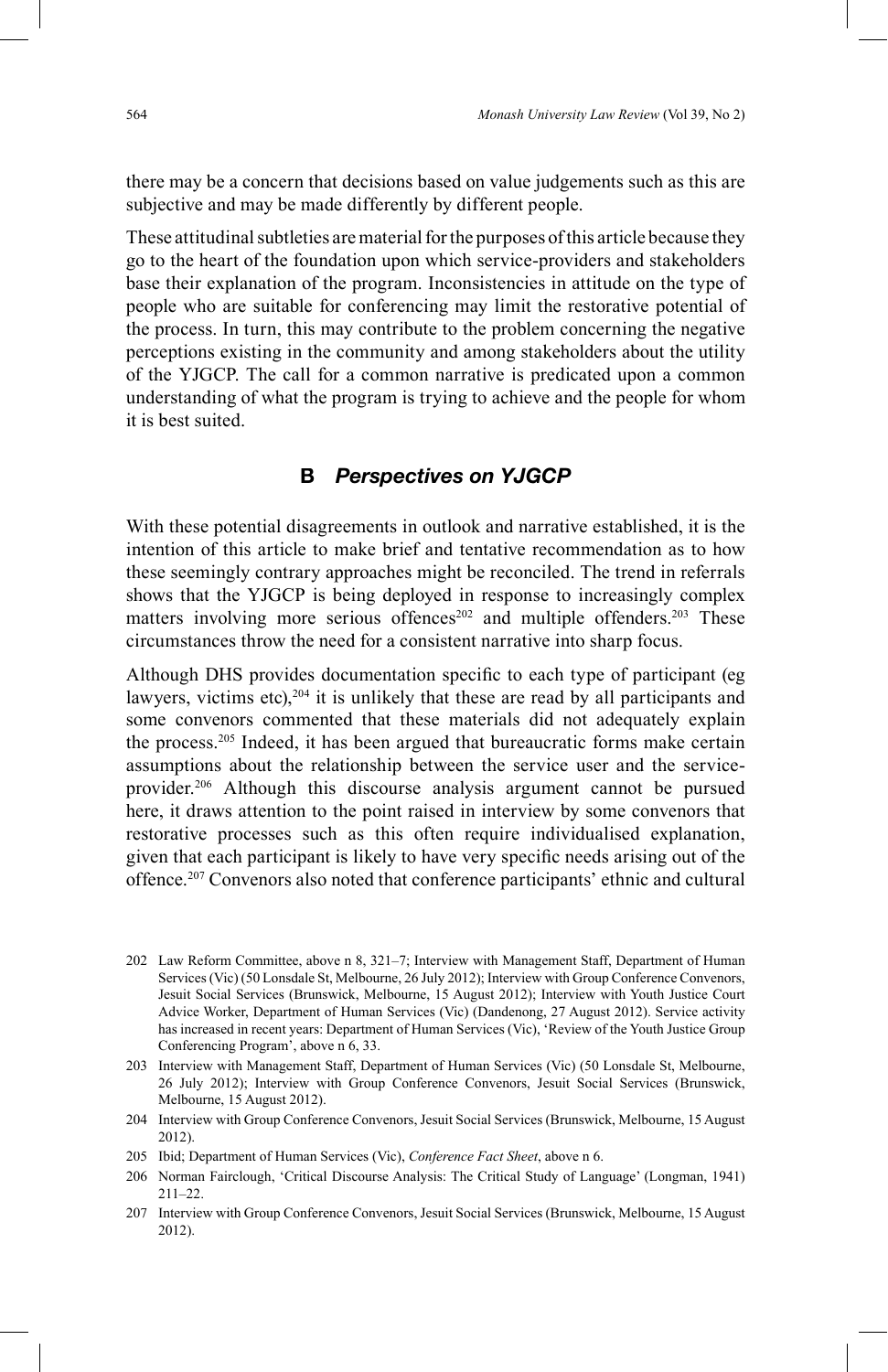backgrounds must also be recognised insofar as this consideration might call for different needs and attitudes.<sup>208</sup>

This common narrative, in whatever form it takes, must be based on a consistent understanding of the theoretical foundations of the program. It must also go handin-hand with the practical ability to explain, in accessible terms, the conferencing process and how the program interacts with the criminal justice system. David Moore has suggested that this requires fundamental principles to be abstracted down to key points of learning in a manner that allows service-providers and stakeholders to give a succinct and consistent explanation of the YJGCP.<sup>209</sup>

A separate, but equally important, issue relates to how the YJGCP is presented in the media by non-parties such as politicians. Some interview participants expressed concern that the 'nirvana story' 210 described above may creep into the discourse employed by some individuals who represent the YJGCP to the public.<sup>211</sup> This is important because such representations may influence the preconceptions which members of the public bring to the program as potential participants. This all begs the question: what should this common narrative look like? Here, I suggest that certain considerations would be appropriate in formulating such a story.

In interview, a number of participants<sup>212</sup> made reference to the definition of the YJGCP conferences as set out in the *Convenors' Manual*. 213 It was suggested that this phraseology, coupled with an approach to dealing with potential participants on the basis of a two-way discussion about the program, rather than a defensive exercise in persuasion, forms the foundation for best practice. Those aware of it referred to this as defining the process in response to questions, rather than merely defending it. 214 David Moore suggested that if all service-providers were given some training in this exercise, many of the issues outlined above may be overcome.215

This proposal would be highly beneficial in many respects but would leave unanswered the equally fundamental issue of the attitudes which different stakeholders and service-providers bring to the YJGCP. Some interview participants suggested that a key means of redressing this is a combination of informal conversations between convenors, youth justice workers and other

208 Ibid.

<sup>209</sup> Interview with David Moore (Melbourne, 21 July 2012).

<sup>210</sup> Interview with Group Conference Convenors, Jesuit Social Services (Brunswick, Melbourne, 15 August 2012).

<sup>211</sup> See, eg, Celine Foenander, *Young Offenders Face up to Crime Impact* (1 December 2011) ABC Gippsland <http://www.abc.net.au/local/stories/2011/12/01/3381420.htm>.

<sup>212</sup> Interview with David Moore (Melbourne, 21 July 2012); Interview with Management Staff, Department of Human Services (Vic) (50 Lonsdale St, Melbourne, 26 July 2012); Interview with Group Conference Convenors, Jesuit Social Services (Brunswick, Melbourne, 15 August 2012).

<sup>213</sup> Moore, *Convenors' Manual*, above n 7, 3.

<sup>214</sup> Interview with David Moore (Melbourne, 21 July 2012); Interview with Management Staff, Department of Human Services (Vic) (50 Lonsdale St, Melbourne, 26 July 2012); Interview with Group Conference Convenors, Jesuit Social Services (Brunswick, Melbourne, 15 August 2012).

<sup>215</sup> Interview with David Moore (Melbourne, 21 July 2012).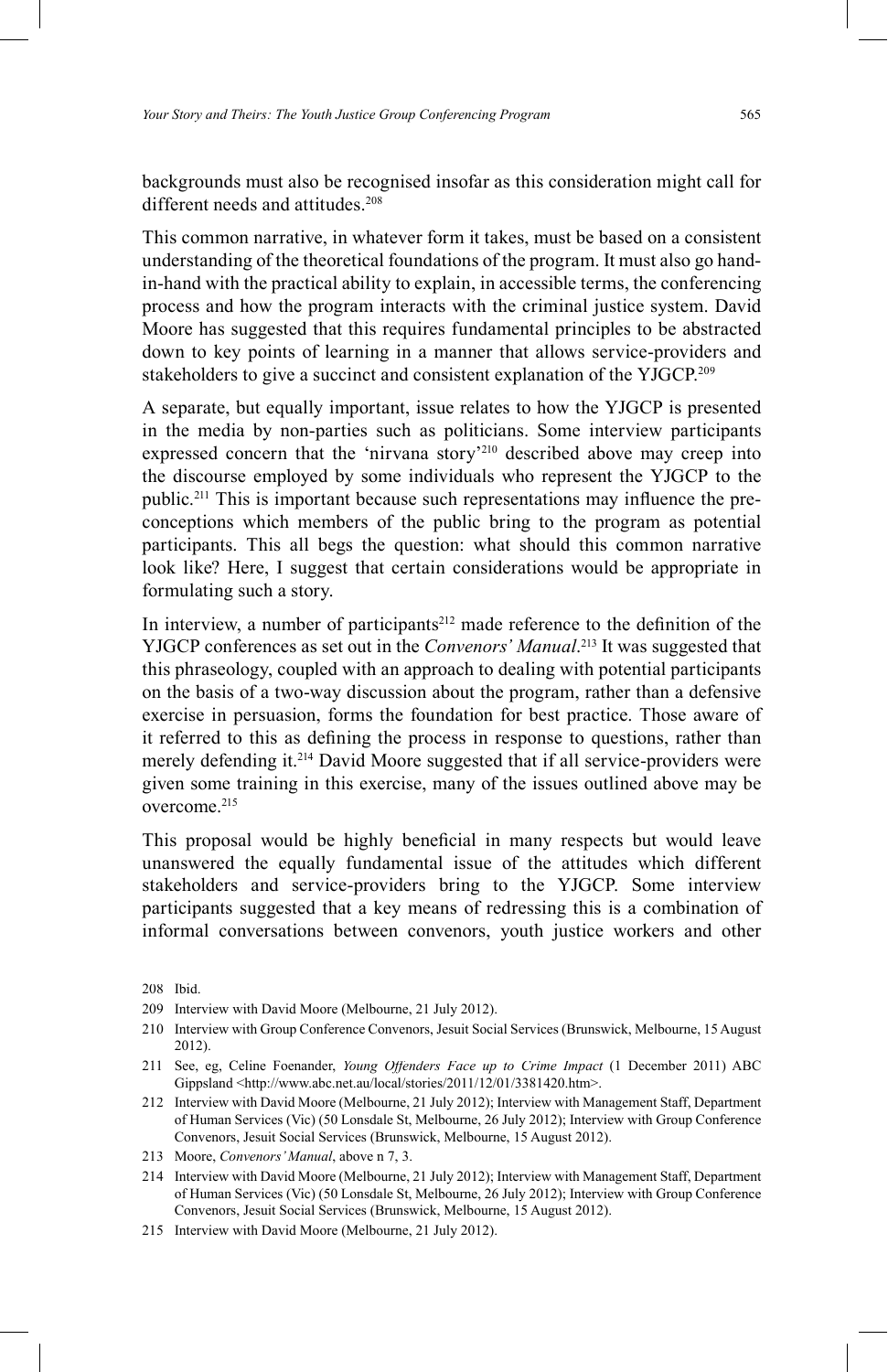stakeholders such as legal representatives and police. 216 Experience suggests that this, coupled with actual participation, is the most effective way of disseminating a nuanced understanding of the YJGCP. 217

It is suggested that these two mechanisms working in unison would go a long way towards redressing the problem, although one in the absence of the other is likely to be ineffective. Several interview participants<sup>218</sup> explained that informal normative discussions with stakeholders are ineffective given the high turnover rate of staff and the sheer scale of the YJGCP's operation across the state. Several reports into the YJGCP have indicated the need for sector-specific training to be provided particularly to Magistrates,<sup>219</sup> legal representatives and police informants, 220 and I agree with these recommendations. This need not necessarily be an expensive or overly time-consuming exercise.

Information could be included in the ongoing training provided to Magistrates by the Judicial College of Victoria. 221 Equally, a module could be included as part of legal representatives' continuing professional development requirements. Finally, entrenching a permanent victim support worker or Youth Resource Officer in police stations has been suggested as one way of redressing perceived bias against the YJGCP among the police force. 222 Such a proposal is already in the process of being rolled out.<sup>223</sup> These mechanisms, while dependent on funding, are realistic means of supporting the invocation of a common narrative for the YJGCP.

### **VII CONCLUSION AND RECOMMENDATIONS**

Whatever form the narrative for the YJGCP takes, it should be based on a common understanding of the roles played by each service-provider and stakeholder as well as a clear enunciation of what the program can be expected to deliver. There must also be an understanding of the types of young person and offences which are suitable for conferencing. For example, some interview participants indicated that the guidelines in their current form give no indication as to how conferences

<sup>216</sup> Interview with Management Staff, Department of Human Services (Vic) (50 Lonsdale St, Melbourne, 26 July 2012); Interview with Group Conference Convenors, Jesuit Social Services (Brunswick, Melbourne, 15 August 2012).

<sup>217</sup> Interview with David Moore (Melbourne, 21 July 2012).

<sup>218</sup> Interview with Management Staff, Department of Human Services (Vic) (50 Lonsdale St, Melbourne, 26 July 2012); Interview with Group Conference Convenors, Jesuit Social Services (Brunswick, Melbourne, 15 August 2012).

<sup>219</sup> Law Reform Committee, above n 8, 263–7.

<sup>220</sup> Ibid 267–9.

<sup>221</sup> Ibid 265.

<sup>222</sup> Interview with David Moore (Melbourne, 21 July 2012); Interview with Management Staff, Department of Human Services (Vic) (50 Lonsdale St, Melbourne, 26 July 2012).

<sup>223</sup> Interview with David Moore (Melbourne, 21 July 2012); Interview with Management Staff, Department of Human Services (Vic) (50 Lonsdale St, Melbourne, 26 July 2012).